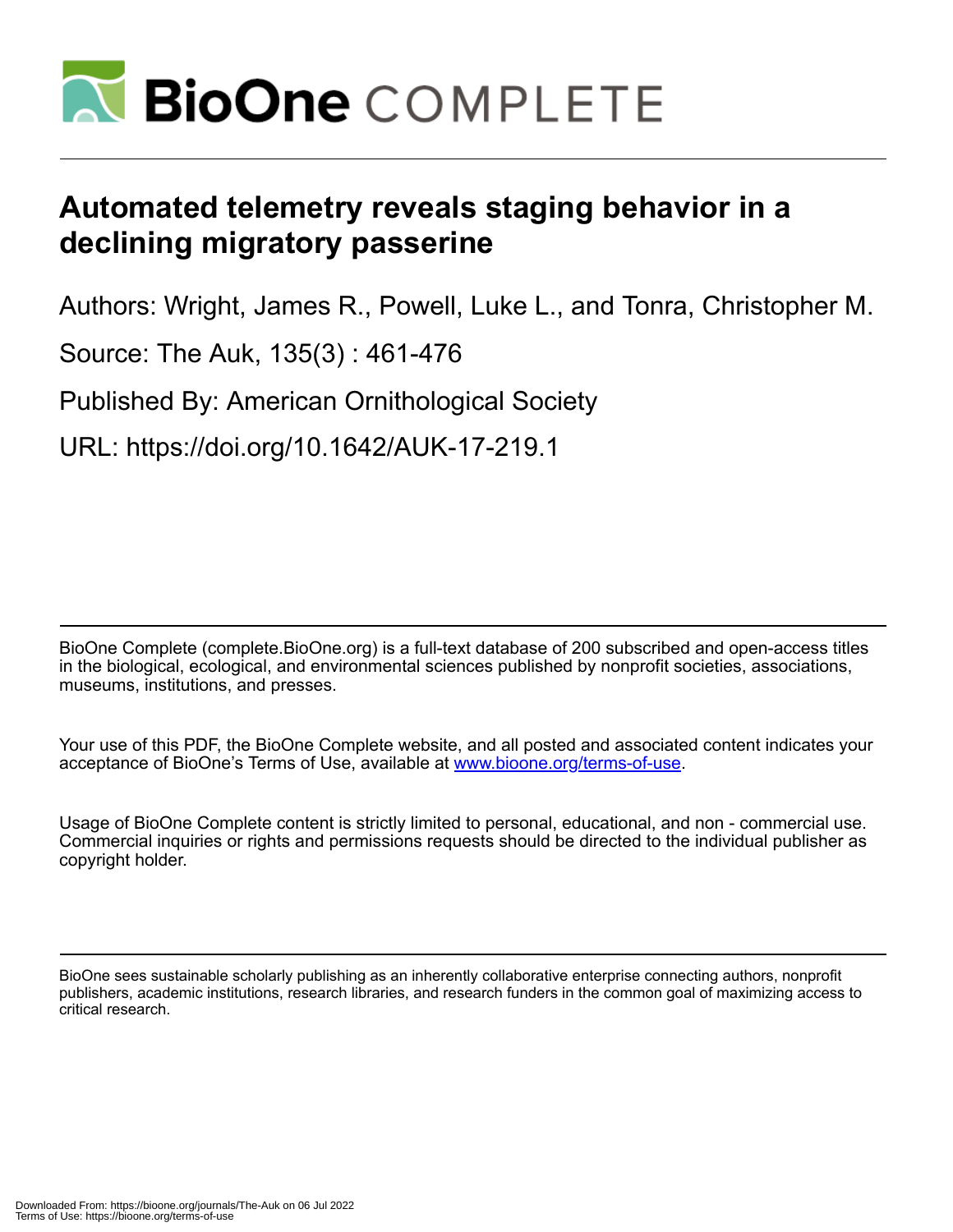

# RESEARCH ARTICLE

# Automated telemetry reveals staging behavior in a declining migratory passerine

James R. Wright,<sup>1</sup>\* Luke L. Powell,<sup>2a</sup> and Christopher M. Tonra<sup>1</sup>

<sup>1</sup> School of Environment and Natural Resources, The Ohio State University, Columbus, Ohio, USA<br><sup>2</sup> Migratory Bird Center, Smithsonian Conservation Biology Institute, National Zoological Park, Washington, D.C., USA<br><sup>a</sup> Cu

\* Corresponding author: [wright.1815@osu.edu](mailto:wright.1815@osu.edu)

Submitted November 16, 2017; Accepted February 9, 2018; Published April 25, 2018

### **ABSTRACT**

Migratory birds spend most of their journeys at stopover sites where they rest and refuel. Many migrants are in steep decline, and understanding their behavior within and among migrations is crucial for developing effective conservation strategies across the full annual cycle. One of the most rapidly declining songbirds in North America is the Rusty Blackbird (Euphagus carolinus; 85–95% decline over the past 50 yr), and stopover ecology is a major gap in our knowledge of its annual cycle. We utilized an automated telemetry array in western Lake Erie and the Motus Wildlife Tracking System to track landscape-scale movements, stopover duration, departure behavior, and between-season site fidelity in this species. We found that stopover duration during both fall and spring was nearly 1 mo (mean = 25.5 days)—exceptionally long for a passerine. During spring, birds in both poor condition and high degree of molt had longer stopovers, post-departure flights were relatively long for a songbird, and tailwinds predicted departure in both seasons. Many individuals made landscape-scale (10–35 km) relocations during stopover. Site fidelity was high for a passerine, in terms of both route and stopover site. Taken together, these behaviors describe a migration strategy that largely matches the staging behavior of shorebirds. Lastly, we found that Rusty Blackbirds migrate directly across Lake Erie and migrate primarily at night, which might expose them to mortality from offshore wind development. Collectively, our results indicate that high-quality stopover habitat may be critically important to Rusty Blackbird populations. More broadly, our results highlight the need to expand the scale of stopover studies, and to further explore all aspects of species' annual cycles to understand potential limiting factors on populations.

Keywords: Euphagus carolinus, migration, Motus, Rusty Blackbird, staging, stopover

#### La télémétrie automatisée révèle un comportement de halte migratoire chez un passereau migrateur en déclin

### **RÉSUMÉ**

La majorité du voyage des oiseaux migrateurs se passe dans les haltes migratoires, où les oiseaux se reposent et se ravitaillent. Plusieurs espèces migratrices sont en fort déclin; ainsi, comprendre leur comportement pendant une migration et d'une migration à l'autre est essentiel afin de développer des stratégies de conservation efficaces tout au long du cycle annuel. L'un des oiseaux chanteurs dont le déclin est le plus rapide en Amérique du Nord est Euphagus carolinus (85-95 % de déclin au cours des 50 dernières années). L'écologie de halte migratoire constitue une lacune majeure dans nos connaissances sur son cycle annuel. Nous avons utilisé un réseau de télémétrie automatisée dans l'est du lac Érié et le Système de surveillance faunique Motus pour suivre les déplacements à l'échelle du paysage, la durée de la halte migratoire, le comportement de départ et la fidélité au site entre les saisons chez cette espèce. Nous avons trouvé que la durée de halte migratoire en automne et au printemps était près d'un mois (moyenne  $= 25.5$ jours), ce qui est exceptionnellement long pour un passereau. Au printemps, les oiseaux en mauvaise condition physique et fortement en mue faisaient une halte plus longue, les vols après le départ étaient relativement longs pour un oiseau chanteur et les vents arrières prédisaient le moment de départ au cours des deux saisons. Plusieurs individus se sont relocalisés à l'échelle du paysage (10-35 km) au cours de leur halte migratoire. La fidélité au site était élevée pour un passereau, à la fois en termes de trajet et de site de halte migratoire. Ensemble, ces comportements décrivent une stratégie de migration similaire au comportement de halte migratoire des limicoles. Enfin, nous avons révélé qu'E. carolinus migre directement par-dessus le lac Érié, et principalement la nuit, ce qui l'expose potentiellement à une mortalité due au développement éolien au large des côtes. Collectivement, nos résultats indiquent qu'un habitat de halte migratoire de qualité élevée peut être essentiel pour les populations d'E. carolinus. De façon plus générale, nos résultats mettent en lumière le besoin d'élargir l'échelle des études sur les haltes migratoires et d'explorer davantage tous les aspects du cycle annuel des espèces afin de comprendre les facteurs limitants potentiels des populations.

Mots-clés : Euphagus carolinus, halte migratoire, migration, Motus, rassemblement

Q 2018 American Ornithological Society. ISSN 0004-8038, electronic ISSN 1938-4254

Direct all requests to reproduce journal content to the AOS Publications Office at pubs@americanornithology.org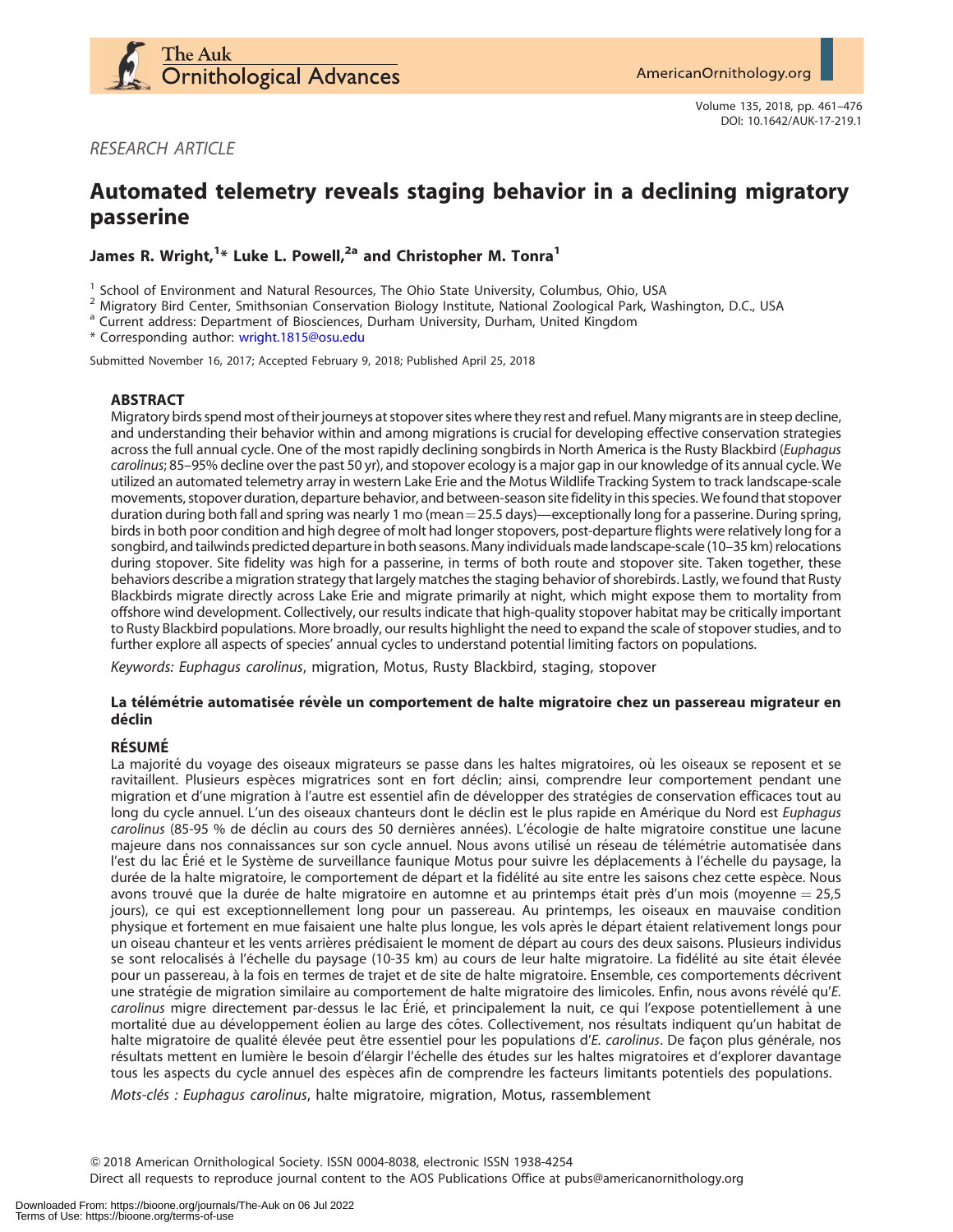# INTRODUCTION

Each spring and fall, hundreds of species of North American birds migrate thousands of kilometers between their breeding and wintering grounds. For many species, these migrations are completed as quickly as is energetically possible (Alerstam et al. 2003), and their annual cycle is essentially 2 stationary periods punctuated by 2 periods of rapid movement. Those periods of rapid movement, in turn, are punctuated by stopover events when birds stop to quickly refuel (for several hours to several days) before continuing on their migration (Newton 2008). In fact, the majority of a bird's time and energy during the migratory period is spent on these stopover events, rather than on actual migratory flights (Wikelski et al. 2003). As such, the protection of stopover habitat, and the identification of key stopover sites, is essential to the conservation of declining bird species (Buler and Moore 2011, Cohen et al. 2017).

One measure of the reliance of a population on particular stopover locations is the length of time individuals utilize a site (Pledger et al. 2009). Long stopover durations lasting up to several weeks, often referred to as "staging" events (Warnock 2010), occur in numerous shorebird and waterfowl species (Warnock 2010, Ma et al. 2013, Bengtsson et al. 2014) and have been increasingly documented in passerines (reviewed in McKinnon et al. 2013). These events could be driven by various factors, such as availability of a specialized resource or rate of energy acquisition. For instance, Red Knots (Calidris canutus rufa) specialize on energy-rich horseshoe crab eggs (Limulus polyphemus) during spring stopover, resulting in 12–14 days spent refueling at specific stopover sites around Delaware Bay, USA (Gillings et al. 2009). Other species complete important life-history events during stopover (e.g., molt; Leu and Thompson 2002), requiring extended stays at sites beyond what is required for refueling. For species that make extended stopovers at specific sites and where stopover can fulfill multiple functions, habitat conservation is especially critical (Sheehy et al. 2011).

Stopover duration can vary between individuals of a species as a result of intrinsic and extrinsic factors. Energy reserves are often an important intrinsic factor, because birds arriving with lower fat content must remain on stopover longer to replenish reserves to an adequate level for further migration (Deppe et al. 2015, Lupi et al. 2016). In addition, duration may vary in an age- or sex-specific manner, due to asymmetric selective pressures on arrival phenology at breeding areas (Izhaki and Maitav 1998, Morbey and Ydenberg 2001, Morris and Glasgow 2001) and differing levels of experience in old vs. young birds (Newton 2008, McKinnon et al. 2016). Extrinsic environmental factors such as weather and geography also influence stopover dynamics. For instance, favorable wind

conditions influence departure time in some species (e.g., Mitchell et al. 2015, Dossman et al. 2016), and rainfall may drive food availability, and therefore refueling rates, thus influencing stopover duration and survival (Halupka et al. 2017). Individual stopover duration is largely determined by the interplay of these intrinsic and extrinsic factors, as a bird's behavior on stopover will depend on its geographic location, environmental conditions, and internal drivers (Cohen et al. 2014, Deppe et al. 2015).

Many migratory songbird populations are in steep decline, and identifying the causes of these declines is one of the most pressing concerns in modern ornithology (Robbins et al. 1989, Martin et al. 2007). In relation to other stages in the annual cycle, the highest mortality in migrant species is thought to take place during migration (Sillett and Holmes 2002, Klaassen et al. 2014). However, migration is one of the least understood stages of a bird's annual cycle, largely because of the difficulties of studying individuals during a period of large-scale movement (Marra et al. 2015). Such is the case for the Rusty Blackbird (Euphagus carolinus), a once common species that has experienced 85–95% declines over the past 50 yr (Niven et al. 2004) and shows qualitative evidence of declines dating to the 19th century (Greenberg and Droege 1999). Recently, numerous studies have attempted to identify causes of the decline on the breeding grounds (e.g., Matsuoka et al. 2010, Powell et al. 2010) and the wintering grounds (e.g., Luscier et al. 2010, Mettke-Hofmann et al. 2015). Some possible causes have been identified, including climate change (McClure et al. 2012), habitat loss on the wintering grounds (Greenberg et al. 2011), and methylmercury contamination (Edmonds et al. 2010), but the decline of this widespread species remains largely enigmatic (Greenberg and Matsuoka 2010).

One significant gap in knowledge is the stopover ecology and behavior of Rusty Blackbirds. From the scant literature available, we know that spring migrants can form large congregations in some areas but remain diffuse across most of their migratory range (Rusty Blackbird Spring Migration Blitz; Evans 2016). However, we have no information on how individuals utilize stopover sites and whether specific stopover sites play an important role in their annual cycle. During the nonbreeding period, Rusty Blackbirds are a flocking species strongly associated with forested wetland habitat (Luscier et al. 2010). Given that large expanses of forested wetland have been developed for agriculture (Dahl and Johnson 1991), it is possible that migrant Rusty Blackbirds aggregate in traditional highquality habitat sites, much like the example of Red Knots in Delaware Bay (Gillings et al. 2009).

Our overarching goal was to describe Rusty Blackbird stopover biology by using a large, automated telemetry array to track movement behavior in both spring and fall. We also gathered information on intrinsic factors that may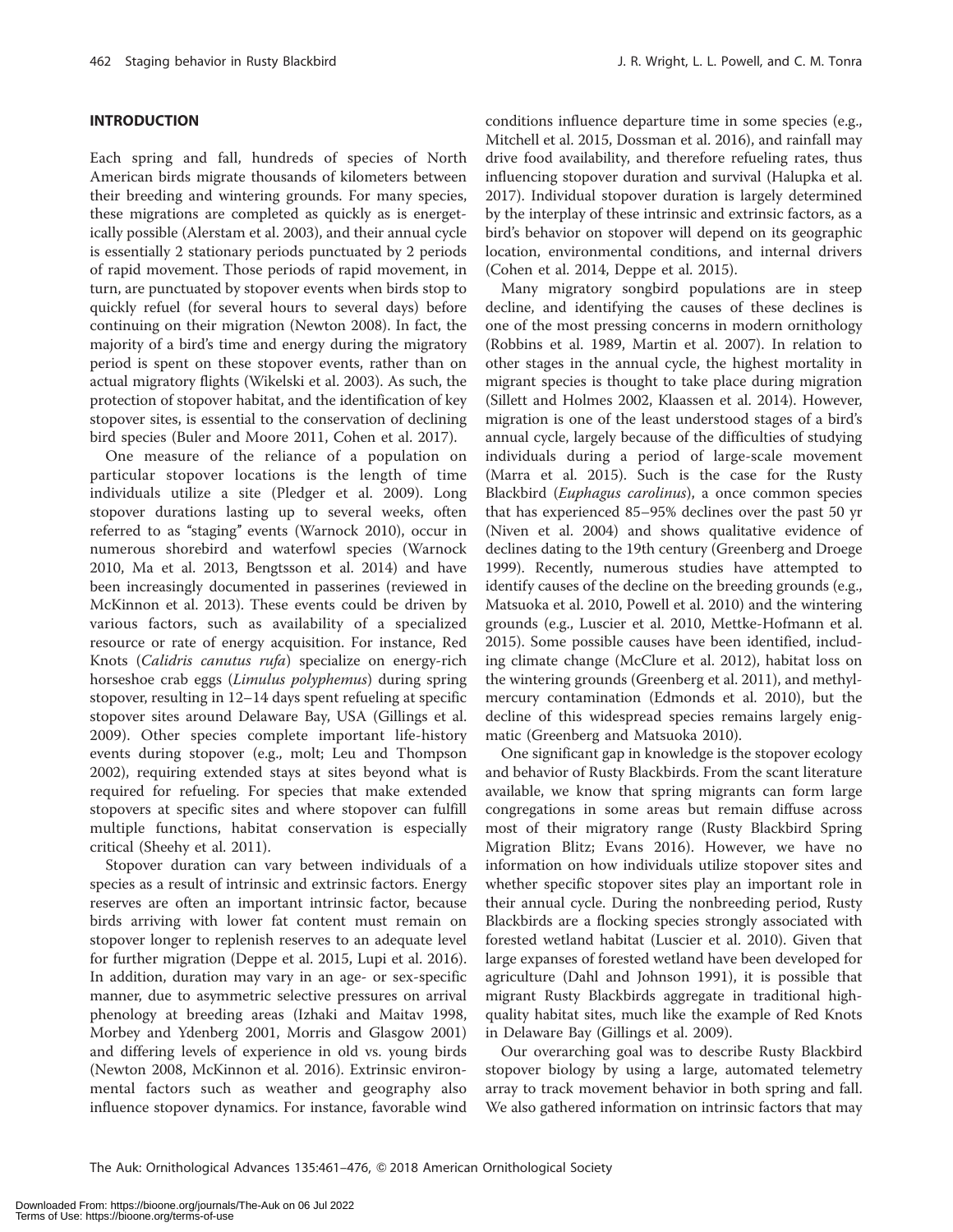influence stopover and movement behaviors (age, sex, body condition, and molt), as well as extrinsic factors (wind, temperature, and precipitation conditions) at the stopover site. By tracking the movements and stopover duration of individuals, we sought to determine where Rusty Blackbirds sit within the spectrum of migratory strategies. We predicted that stopover duration would be (1) longer in fall than in spring, because birds do not experience pressure to breed during fall migratory movements; and (2) longer for birds in poor body condition and with higher molt scores. In addition to stopover duration, we investigated arrival and departure dynamics. Because males are under greater pressure to return to the breeding grounds to establish territories (Morbey and Ydenberg 2001), we predicted (3) that males would arrive sooner than females in spring, but we expected no such relationship in fall. Because inexperienced juvenile passerines often remain longer on the breeding grounds before venturing south (Markovets et al. 2008, Jakubas and Wojczulanis-Jakubas 2010), we predicted (4) that younger birds would arrive later than older birds in fall. Lastly, we expected (5) that most migratory departures would occur diurnally (Avery 2013); and (6) that among extrinsic environmental variables, migratory departure would be best predicted by wind conditions, with increasing tailwinds predicting departure (Dossman et al. 2016). In addition to testing these predictions, we describe other poorly known behaviors of Rusty Blackbirds such as flight speed, movement behavior during stopover, and site fidelity between seasons. The results fill a large gap in our knowledge of the full annual cycle of this species, which is critical to understanding its ecology and the causes of its population declines.

### METHODS

### Study Site

We captured Rusty Blackbirds over the course of 4 migration seasons from fall 2015 to spring 2017 at a high-traffic stopover site in northern Ohio, USA: Ottawa National Wildlife Refuge and Magee Marsh State Wildlife Area (41.608°N, 83.208°W; Figure 1). The Rusty Blackbird Spring Migration Blitz (Evans 2016), a citizen science– based effort, identified this area on the southwestern shore of Lake Erie as receiving among the highest numbers of migrant Rusty Blackbirds in North America. This site consists of a managed complex of wetlands  $\sim$ 28 km<sup>2</sup> in size, containing a substantial amount of relatively suitable habitat (e.g., wet forest/shrublands; Avery 2013) for the species in a region dominated by agricultural development. The geographic location of the site (situated adjacent to a large body of water) likely concentrates many migrants, which may partly explain the high volume of Rusty Blackbirds. The study site is also at the northern edge of the wintering range of Rusty Blackbirds, but eBird reports (Sullivan et al. 2009) suggest that numbers of overwintering birds in the area are typically low.

# Capture Methods

We captured birds passively using mist nets (60 mm mesh) by targeting reliable Rusty Blackbird foraging areas. Capture effort was irregular, depending on weather conditions and the ease of locating foraging flocks, but generally consisted of opening six 12 m nets for 4–8 hr on capture days. During fall, we captured birds on 4 days in late October 2015 and on 6 days between October 9 and November 14, 2016. During spring, we captured birds on 6 days between March 15 and April 19, 2016, and on 4 days between March 12 and April 14, 2017. Because of difficulties in targeting specific individuals, no dedicated effort was made to recapture individuals over the course of their stopover. All capture sites were located within 3 km of each other. We banded birds with uniquely numbered U.S. Geological Survey aluminum bands and plastic color bands for individual field identification. We determined age and sex using feather and eye characteristics (Pyle 1997, Mettke-Hofmann et al. 2010). We measured a standard suite of morphometrics in each individual, of which mass  $(\pm 0.1 \text{ g})$  and wing chord  $(\pm 0.5 \text{ mm})$  were included in the final analysis. We also examined each bird for flight feather and body molt; for birds captured in spring, we recorded body molt using a variation of Greenwood et al.'s (1983) method of combined contour molt index (CCMI). In brief, we estimated the percentage of molting feathers for a given patch of body feathers and then summed all patch percentages and divided by the total number of patches to produce an overall CCMI score on a scale of 0–100 (Wright et al. 2018). Molt was rare in fall, so we did not employ this detailed method for fallcaptured birds.

### Automated Radio Telemetry

We deployed 2.1 g coded nanotags (model NTQB-6-1; Lotek Wireless, Newmarket, Ontario, Canada) on a subset of all captured birds each season, using a leg-loop harness (Rappole and Tipton 1991) with 1.5 mm diameter stretch bead cord (Stretch Magic brand) melted to itself with a soldering iron. These tags broadcast on the same frequency (166.380 MHz, pulse rate 6.1–10.1 s) but have unique digitally coded signatures to allow for individual identification. Battery life of tags was estimated at approximately 9–12 mo depending on the pulse rate, allowing for repeat detections should individuals return to the site during subsequent migrations.

We used an array of automated telemetry towers to track tagged birds (Figure 1; Dossman et al. 2016). For ease of describing large-scale movements of birds, we divide the array into "local" and "regional" arrays. The "local" array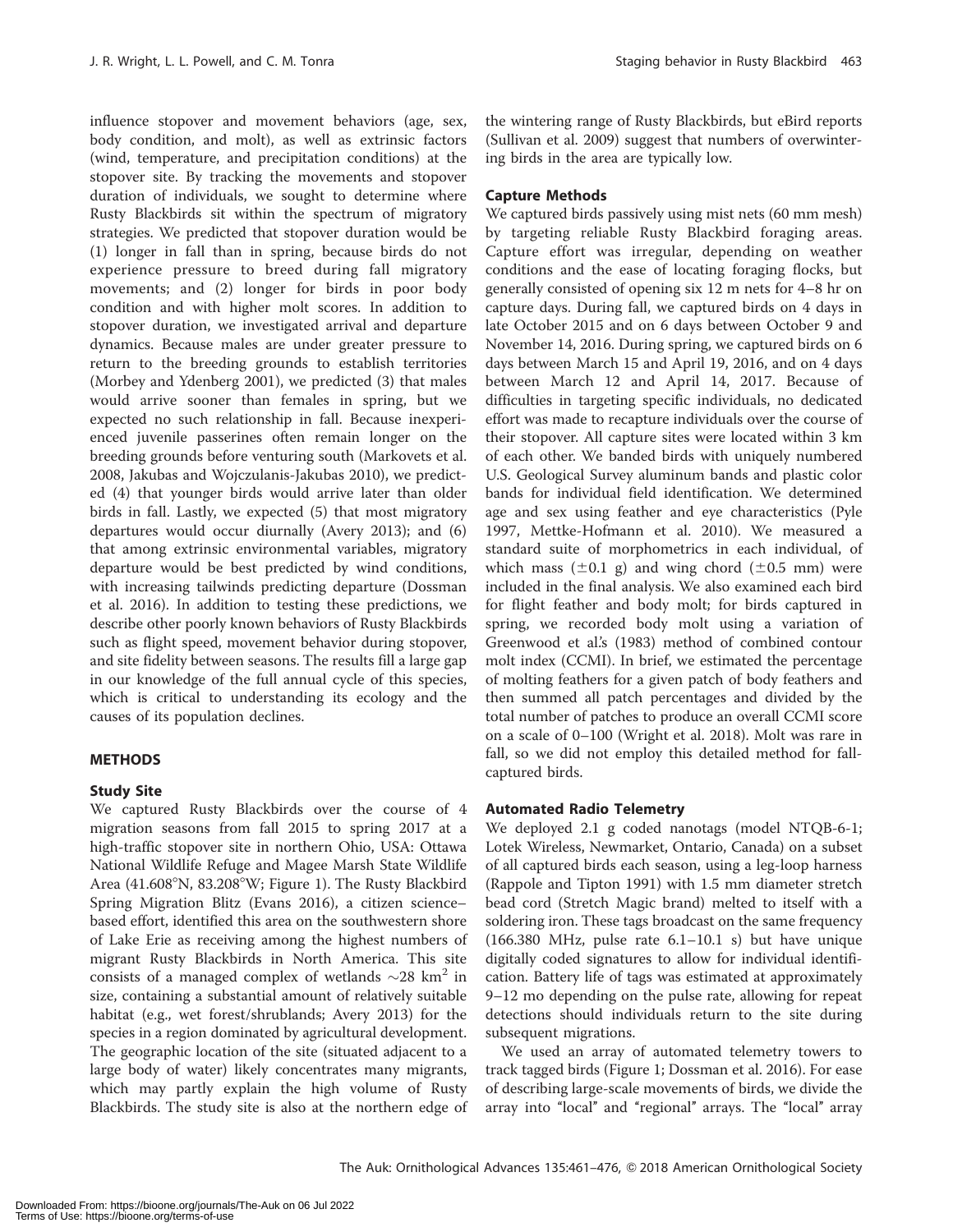

FIGURE 1. Location of the study site on Lake Erie in northwest Ohio, USA (Ottawa National Wildlife Refuge–Magee Marsh State Wildlife Area), and of automated telemetry towers that detected Rusty Blackbirds. Towers that detected birds are represented by triangles for spring, squares for fall, and circles for both spring and fall detections. The study site where birds were captured is outlined in black within the inset map. The four towers within the study site are the ''local'' array; the other towers within the inset map make up the ''regional'' array. All other towers are part of the broader Motus Wildlife Tracking System.

consisted of 4 towers surrounding the main capture site (i.e. Ottawa NWR/Magee Marsh WA), providing full coverage of the area. The "regional" array consisted of 7 additional towers spread out over 75 km to the west and east of the study site, along the southwestern shore of Lake Erie. In addition to our local and regional arrays, we used data collected from the Motus Widlife Tracking System array (Taylor et al. 2017) in Michigan and Indiana, USA, and Ontario, Canada. Motus is a collaborative network of .300 automated telemetry stations that coordinates data sharing among researchers, to which we contribute. The towers outside the local array allowed us to monitor largescale movements and confirm departure events. All local and regional array towers, and most relevant Motus towers, were active throughout the entire duration of the study period, including intervening winters and summers.

The exact deployment of Motus towers at the time of data collection can be found at [http://www.motus.org/data/](http://www.motus.org/data/receivers) [receivers](http://www.motus.org/data/receivers).

The towers in the local and regional arrays each consisted of 2–4 nine-element Yagi antennas mounted 9 m above ground, connected to a Lotek receiver (model SRX 600, 800, or DL). Under ideal conditions (birds flying above trees, no obstructions between tag and tower), the detection range can reach  $>15$  km (Taylor et al. 2011, Mitchell et al. 2015); under normal foraging and roosting conditions (birds on ground in forest or marsh), detection range is  $\leq 500$  m (J. R. Wright personal observation). We oriented antennas such that they acted as roughly east– west or north–south "fences" to detect any birds flying by within the detection range. The receivers were scanning continuously throughout the study period, cycling through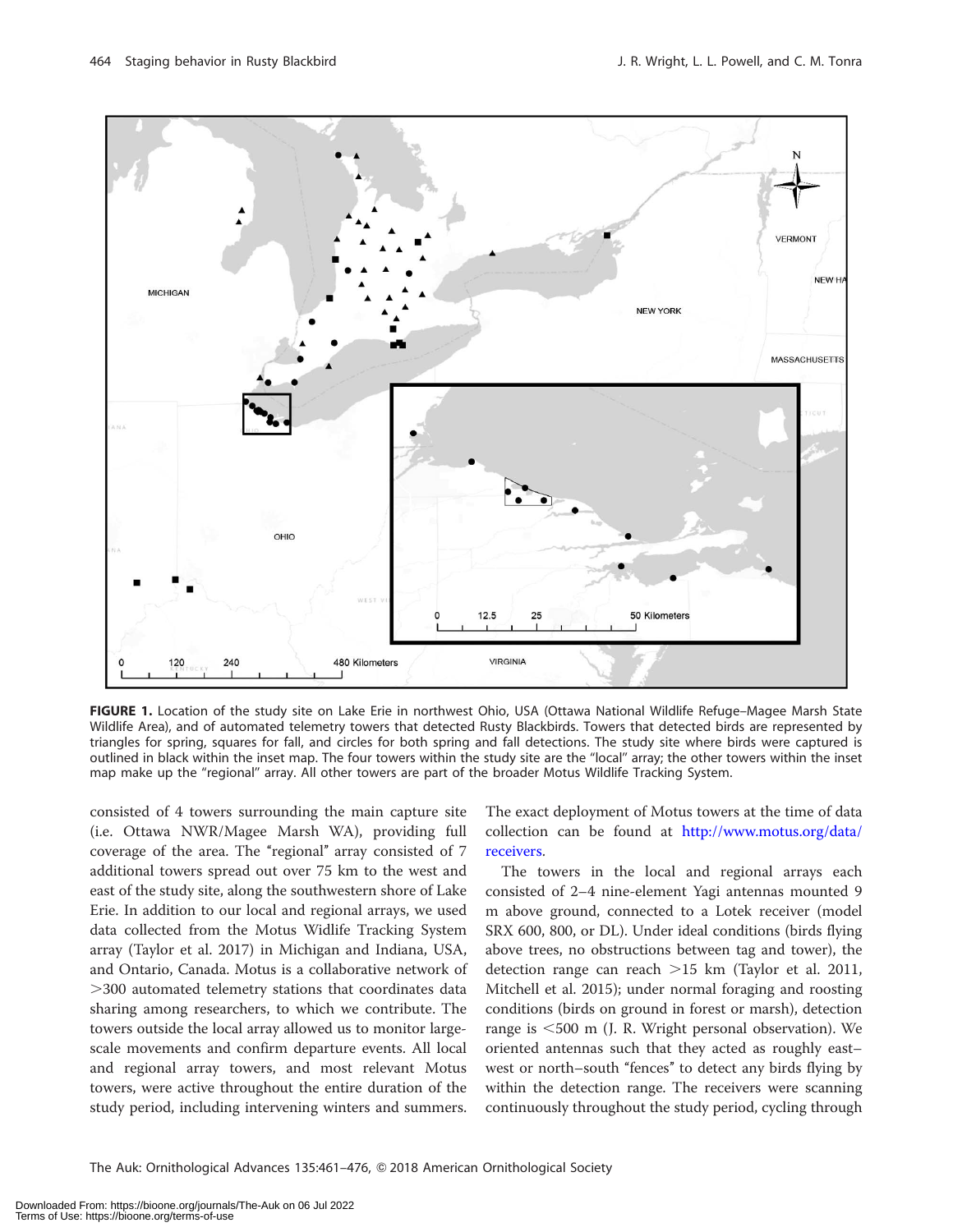each connected antenna every 10 s. For every tag detection, receivers recorded the tag ID, time, antenna of detection, and signal strength.

#### Movement and Departure Categorization

There was great variability in the movements of tagged birds; therefore, in order to identify migratory departures and relocations, it was necessary to categorize the types of tower detections that occurred. For this categorization, we define stopover relocations as movements within the greater stopover landscape (Taylor et al. 2011), in the form of detections in the regional array as opposed to the local array. Further, because Rusty Blackbirds forage during the day and roost at night, we categorized diurnal and nocturnal detections separately. Lastly, we distinguished between "local" birds (tagged present season) and "returned" birds (tagged previous season). Nocturnal flights never resulted in subsequent diurnal detections elsewhere in the regional array, nor did ''absences'' ever begin or end at night; therefore, nocturnal flights never resulted in known stopover relocations.

Diurnal detections. We categorized the tower detections during daytime as follows:

- To/from roost. This was by far the most common detection, when birds group together in the tops of trees before going to ground to roost in evening, or after coming off roost in early morning.
- Foraging breaks. Birds were rarely detected while actively foraging, since they forage on the ground, but occasional detections occur throughout the day when they fly up to treetops for periods of time.
- Sporadic. When birds left the local array, they could go undetected for days, then return at seemingly random intervals in the regional array. This meant they were somewhere in the area but at the fringe of the tower's detection range. We considered these types of detections evidence of stopover relocation.
- Diurnal migratory flyby. If a "returned" bird was detected for only a few minutes at one or more towers, this was considered a migratory flyby. At a single tower, a regional flyby of a ''local bird'' is often indistinguishable from a "sporadic" detection, so we only define migratory flybys for "returned" birds (i.e. when a bird appears to be flying through the region on a migratory flight in a season subsequent to initial tagging).
- *Diurnal departure*. Similar to a migratory flyby, but for local birds. If a local bird was detected flying by multiple towers in an appropriate migratory direction and was never detected again, this was considered a probable migratory departure.
- *Absence*. The absence of any detections from the local array for  $>2$  days, followed by the return of detections, indicated that the bird was not utilizing the study site

and was considered a probable temporary stopover relocation.

Nocturnal detections. We categorized the tower detections at night as follows:

- On roost. If a bird was roosting very close to a tower, it could be detected either for part of the night or for the entire night. In this case, it was always detected the following morning, leaving the roost.
- Disturbed from roost. Birds were occasionally detected briefly during the night, probably because of some disturbance on the roost. In this case, the birds were always detected the following morning at the same tower, leaving the roost.
- *Nocturnal migratory flyby*. This is the same type of detection as the diurnal migratory flyby, occurring only at night.
- Nocturnal departure. After going down to roost, birds would be detected at one or more towers at some point several hours later. The factor distinguishing these detections from "disturbed" detections is that these birds were not detected the following morning, nor were they ever detected again in the regional array. We considered these probable migratory departures.

Movement categorization. Our criteria for determining when birds made migratory departures, stopover relocations, or unknown movements (Table 1) were as follows:

- Confirmed departure. A bird made a "diurnal departure" or a ''nocturnal departure'' and was detected at a distant tower in the Motus array the same day or night. Given the geographic coverage of the Motus array (i.e. few towers south of the study area), we classified very few fall movements as "confirmed departures."
- Probable departure. A "diurnal" or "nocturnal departure," not subsequently followed by Motus array detections.
- Confirmed relocation. We detected birds by the first 3 diurnal categories (most often "sporadic") in the regional array after they had left the local array.
- Probable relocation. "Absence" from the array for  $>2$ days, followed by subsequent detections in either the local or the regional array.
- *Unknown movement*. When the final detections of birds were indistinguishable from the first 3 diurnal detection categories, we were unable to categorize the apparent end of stopover as a true departure vs. stopover relocation.
- *Migratory flyby*. Either diurnal or nocturnal "migratory flyby'' of a returning bird.

#### Statistical Analysis

We excluded birds with unknown departures from analyses of stopover duration and departure behavior.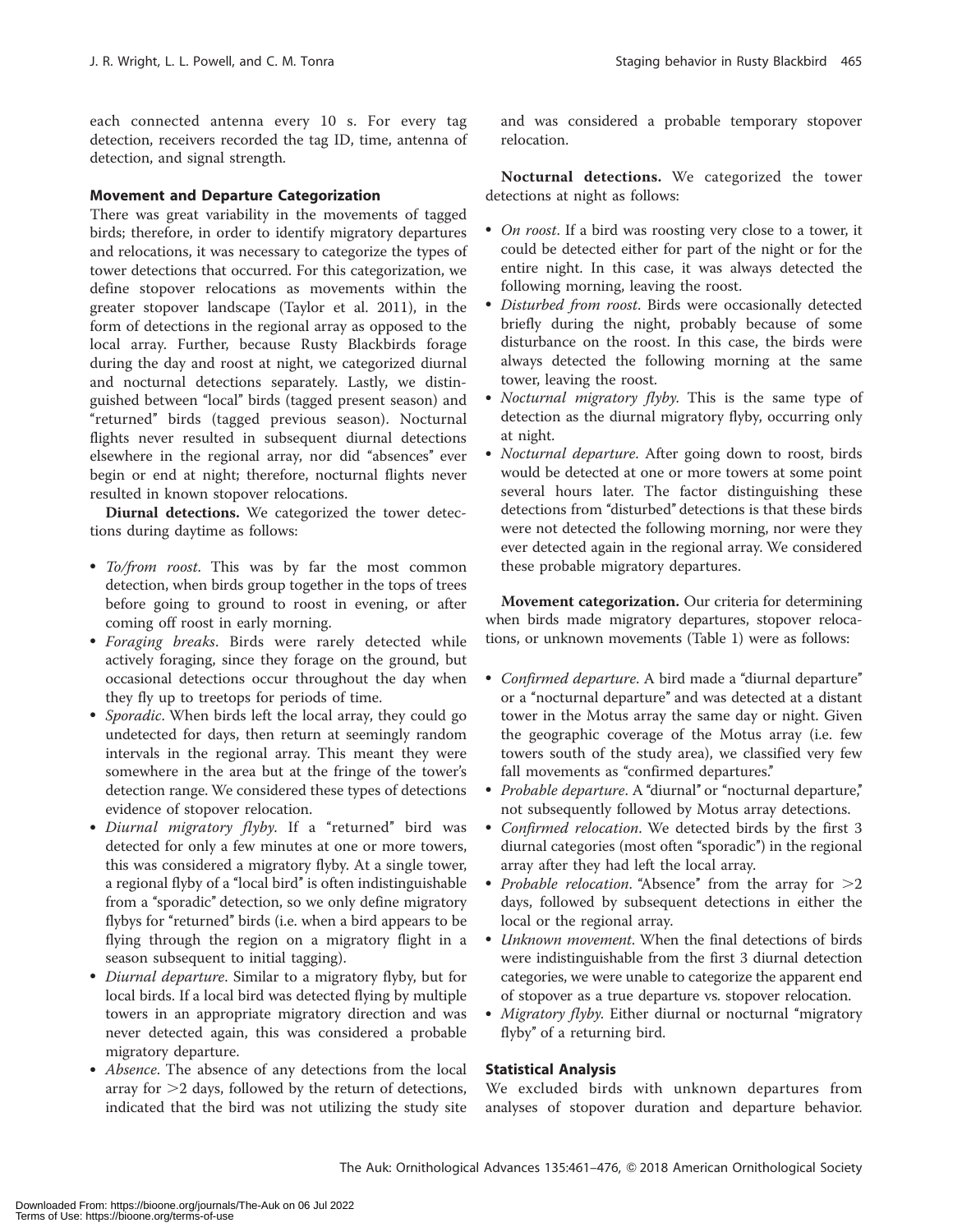TABLE 1. Stopover departure and movement categorizations for all tagged Rusty Blackbirds at western Lake Erie, Ohio, USA, including returned birds. Numbers represent confirmed and probable diurnal (D) and nocturnal (N) migratory departures and total numbers of stopover relocations, migratory flybys of returned birds (tagged previous season), and predations (by owl or unknown raptor).

| Season                   | Confirmed<br>departure | Probable<br>departure | <b>Unknown</b><br>departure movement | Confirmed<br>relocation | Probable<br>relocation | Migratory<br>flyby | Predated |
|--------------------------|------------------------|-----------------------|--------------------------------------|-------------------------|------------------------|--------------------|----------|
| Fall 2015 ( $n = 5$ )    | $\Omega$               | 2(N)                  |                                      | 4                       |                        | $\Omega$           | 0        |
| Spring 2016 ( $n = 30$ ) | 12 (N)                 | 9(N)<br>2(D)          |                                      | 6                       |                        | 0                  |          |
| Fall 2016 ( $n = 44$ )   | 2(N)                   | 17 (N)<br>1 (D)       |                                      | 26                      | 4                      | 6                  |          |
| Spring 2017 ( $n = 28$ ) | 8(N)<br>2(D)           | 3(N)<br>3(D)          | 10                                   | 8                       |                        |                    | 0        |

Because different evolutionary and ecological factors drive fall and spring migration (Alerstam et al. 2003), we analyzed the 2 seasons separately. Intrinsic explanatory variables included day of capture, sex, age, body condition, and molt score (spring only). Fat score was also recorded, but we removed it from analyses because it had no relationship with response variables and was collinear with body condition. We quantified body condition as scaled mass index to correct mass for body size, with wing chord as our measure of structural body size (Peig and Green 2009). Because the slopes of the body size–mass relationship were not different for males and females ( $P > 0.05$ ), we pooled the 2 sexes. Since no consistent effort was made to recapture birds, we do not have a measure of fuel deposition rate; thus, body condition upon initial capture is our only proxy for fuel load. Additionally, because very few captured birds were lean (fat score = 0;  $n = 5$  birds) and we did not have access to a long-term dataset of migrant Rusty Blackbirds, we were unable to use lean body mass to calculate arrival fuel loads as other studies have done (e.g., Delingat et al. 2008, Bulyuk 2012). Capture day (or arrival day (i.e. ordinal day) for returning birds, hereafter "capture/arrival") was correlated with sex in spring, so we mean-centered Julian day of capture/arrival by sex to remove this collinearity (standardized Julian day, hereafter SJD). For ease of interpreting coefficients, we also scaled and centered other continuous variables (body condition and molt score) to mean  $= 0$  and  $SD = 1$ . To test for year effects in spring, we included year and all 2-way interactions with year in model evaluation. Our first fall season did not have a large enough sample size  $(n = 5)$  to test for year effects in fall analysis. We tested additional 2 way interaction terms as appropriate, including interactions of age, sex, and body condition with capture day and molt score. Returned birds (spring  $n = 2$ , fall  $n = 2$ ) were not captured again upon return; thus, we had several missing values for body condition and spring molt score. In order to avoid removing relevant data from analyses, we generated these few missing values using multiple imputation by Gibbs sampling (package "mice" for R;

Van Buuren and Groothuis-Oudshoorn 2011), which maintained the distribution of values for each variable.

Stopover duration. We calculated minimum stopover duration (date and time of capture–arrival, until migratory departure) rounded to the nearest whole number of days. We used generalized linear regression models in a Bayesian framework to perform analyses ("brms" package; Bürkner 2017) in R 3.4.1 (R Core Team 2017). Because there was evidence of overdispersion in our dataset (dispersion  $= 6.7$ ; function "dispersiontest" in package "AER" for R; Kleiber and Zeileis 2008), we used a negative binomial error distribution with a log link function and flat priors for our models. Model evaluation was performed using leave-oneout cross-validation, beginning with a global model and sequentially removing covariates based on 95% credible intervals overlapping zero to find the best-fitting model for each season. We assessed the convergence and fit of our final models by using the potential scale reduction factor  $(\hat{R};$  Brooks and Gelman 1998), effective sample sizes, and visual inspection of posterior predictive diagnostic plots. Models were run on 4 Markov chain Monte Carlo chains of 2,000 iterations each (burn-in  $= 1,000$ , thin  $= 1$ ).

Departure behavior. To examine the effects of weather and other covariates on the probability of departure, we employed extended Cox proportional hazards (CPH) models (Therneau and Grambsch 2000; detailed in Dossman et al. 2016). The primary advantage of using CPH models in this system is that it allows us to model the effects of time-dependent variables such as weather on the probability of migratory departure. We performed CPH analysis using the "survival" (Therneau 2015) and "survminer'' (Kassambara and Kosinski 2017) packages for R.

Meteorological data for the duration of each season were obtained from the Toledo Express Airport (Toledo, Ohio; <http://cdo.ncdc.noaa.gov>; 48 km west of the study area), where multiple weather variables are recorded multiple times per hour. We tested the effects of temperature ( $^{\circ}$ C), visibility (0-10 miles), cloud cover (4 categories, from clear to overcast), precipitation (inches), and tailwind (see below) on the probability of departure, as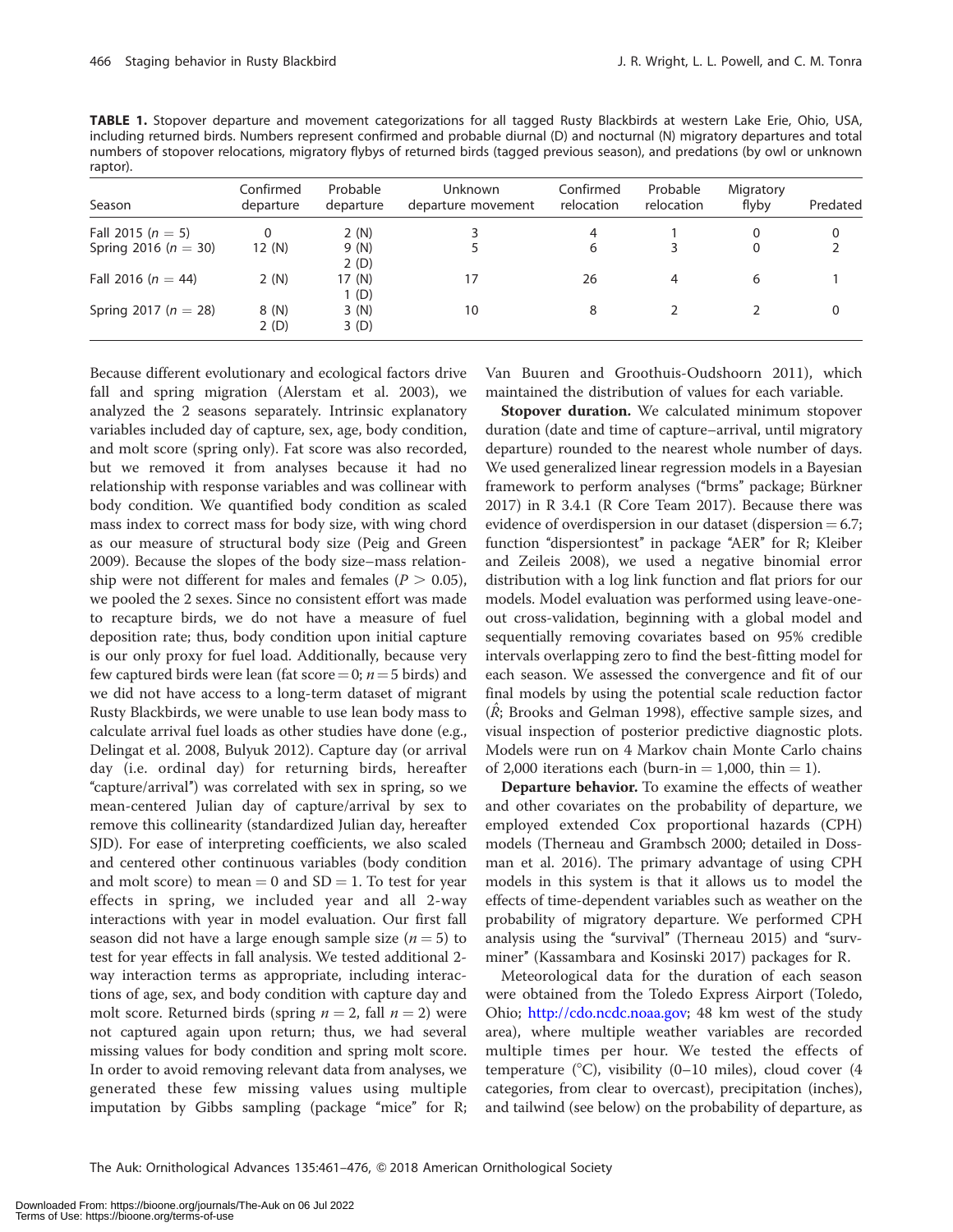| TABLE 2. Between-season site fidelity for fall 2016 and spring 2017, western Lake Erie, Ohio, USA. The total possible number of       |
|---------------------------------------------------------------------------------------------------------------------------------------|
| returning birds (n) is displayed for each season. This number is based on how many tags remain at the end of the previous season      |
| that should have sufficient battery life to last through the intervening stationary period and following migration. Among this total, |
| the actual number of returned tagged birds that were detected anywhere in the North American Motus array is shown ( $n = 14$ for      |
| both seasons), along with numbers of return stopover visits to the study site, return flyovers, and stopovers in Ontario. Between-    |
| season site fidelity is displayed in parentheses as the percentage of actual return detections that occurred for each category.       |

| Season                   | Return detections<br>in Motus array | Return stopovers $>1$ day | Return flyovers | Ontario stopovers $>1$ day |
|--------------------------|-------------------------------------|---------------------------|-----------------|----------------------------|
| Fall 2016 ( $n = 33$ )   |                                     | 4 (29%)                   | 6(43%)          | 3(21%)                     |
| Spring 2017 ( $n = 33$ ) |                                     | 5(36%)                    | (7%)            | ' (7%)                     |

well as endogenous variables such as age, sex, and body condition. Weather conditions at departure (except precipitation) were taken as the average of conditions over the hour previous to departure (Dossman et al. 2016). To test whether overall dryness of habitat had an influence on departure, precipitation was calculated as the cumulative precipitation over the 10 days prior to departure. Because temperature is strongly correlated to time in these seasons and, thus, violates the proportional hazard assumption, we tested whether sudden changes in temperature predicted departure, using change in temperature from the previous day as our variable. For days when departure events didn't occur, weather conditions (except precipitation) were taken as the average of conditions for the median hour of departure for all birds that season (2300 hours for each season). The tailwind component was calculated following Safi et al. (2013), using the following formula: tailwind =  $V_w$  \* cos( $\beta$ ), where  $V_w$  is wind speed and  $\beta$  is the difference between the bird's track direction and the wind direction. Increasing positive values represent greater tailwind, whereas increasing negative values represent increasing headwind.

We used likelihood ratio tests to select the best-fitting model for each season, beginning with all interaction terms tested in the stopover duration analysis, then iteratively removing them. In addition, we tested interactions between weather variables and year in our spring models. In the interest of parsimony, nonsignificant predictors  $(P)$  $> 0.05$ ; 95% confidence intervals overlapped zero) were sequentially removed from the global model. The relevant hazard ratios (exponentiation of the coefficients, hereafter "HRs") of covariates are reported, such that HRs  $>1$ indicate greater probability of departure and shorter stopover durations, whereas  $HRs <1$  indicate lower probability of departure and longer stopover durations. Because our study site is located at a potential spring migratory barrier (the southern shore of Lake Erie; Dossman et al. 2016), we also classified known departure routes as being either around the lake (to the west) or across the lake (to the north and northeast).

Arrivals, flight speed, and site fidelity. We used nonparametric Kruskal-Wallis tests to determine whether stopover arrival timing differs between age and sex classes, using capture day for all individuals and arrival or flyover day for all returning individuals. For all birds with confirmed departures or multiple detections on a returning flight, we calculated minimum distance traveled in a single migratory flight and corresponding flight speed. These flights are considered "minimum distance" because they rely only on positive tower detections and therefore are not necessarily complete flights. Distance traveled was measured as the great-circle distance between the 2 farthest automated telemetry towers where birds were detected (package "geosphere" for R; Hijmans 2016). To calculate flight speed (not accounting for wind conditions), we divided distance traveled by the time between departure from one tower and detection at the last tower. We used simple linear regression to determine whether flight speed or distance was related to tailwind conditions on departure. Lastly, we calculated betweenseason stopover site fidelity (Table 2) as the proportion of birds known to survive the intervening stationary period (i.e. detected in the Motus array on the following migration) that stopped over at our study site for  $>1$ day vs. those that did not stop.

# RESULTS

We deployed nanotags on 5 and 34 birds in fall (2015 and 2016, respectively), and on 30 and 22 birds in spring (2016 and 2017, respectively). In fall, we tracked 19 after-hatchyear birds (11 females, 8 males) and 20 hatch-year birds (6 females, 14 males). In spring, we tracked 38 after-secondyear birds (14 females, 24 males) and 14 second-year birds (8 females, 6 males).

# Stopover Duration

The mean  $(±$  SE) minimum stopover duration for all tagged birds was  $25.7 \pm 1.6$  days in fall (range: 2–58 days) and  $25.3 \pm 1.8$  days in spring (range: 3–62 days; Figure 2). Including returned birds in fall 2016 and spring 2017 (Table 2), we obtained confirmed or probable departures for 22 birds in fall and 39 birds in spring (Table 1). The final model for fall stopover duration included only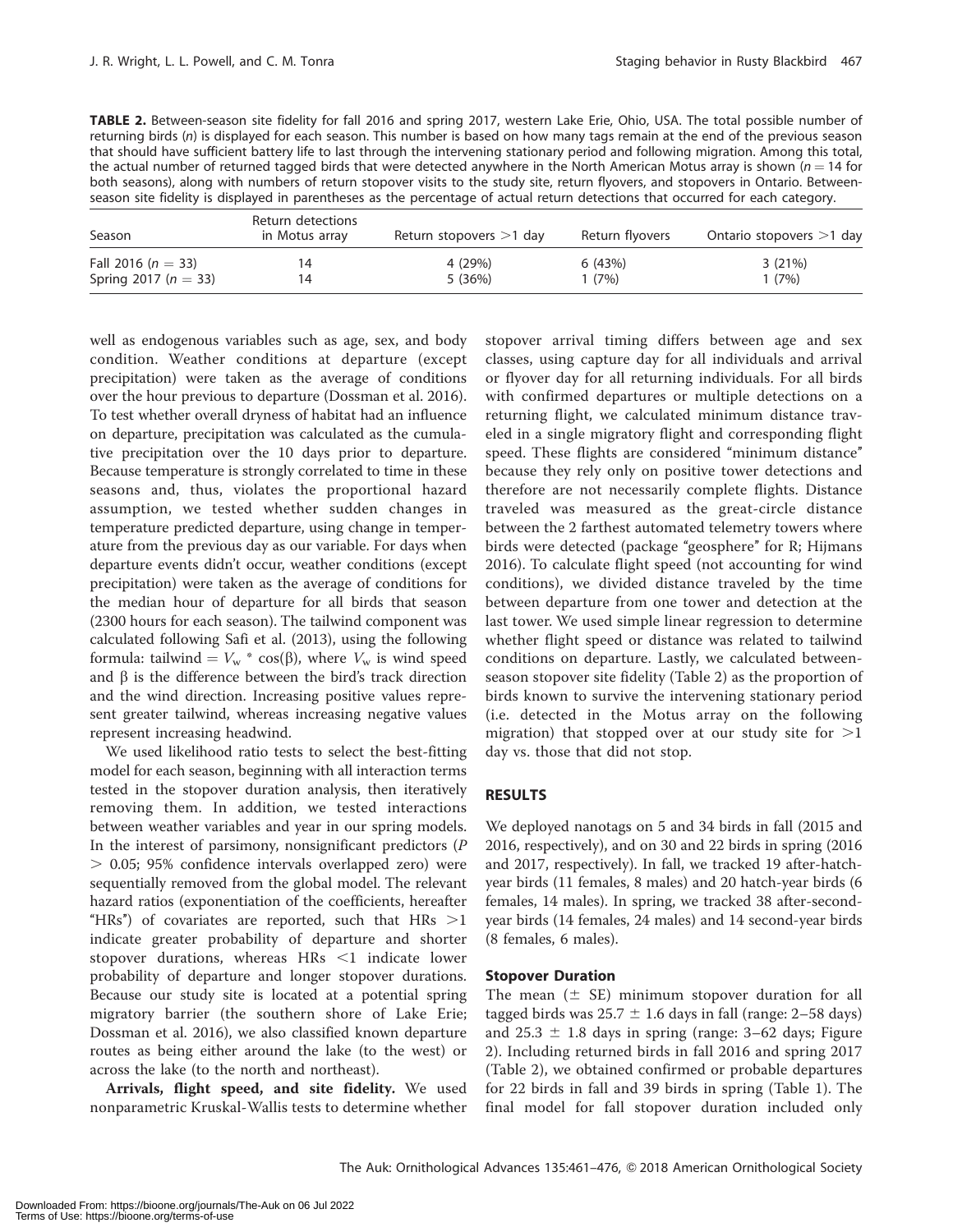

FIGURE 2. Box plots representing quartiles and medians of stopover duration (days) for tagged female (red) and male (blue) Rusty Blackbirds during each study season in western Lake Erie, Ohio, USA. Numbers in parentheses are sample size. None of the differences in stopover length between sexes or between seasons were significant (all  $P > 0.05$ ).

capture/arrival day as a predictor of stopover length (Appendix A and B). This model explained 29% of the variation in stopover length, with later capture/arrival dates resulting in shorter stopovers (Bayesian  $R^2 = 0.29$ ;  $\beta = -0.03$ , 95% credible interval [CI]:  $-0.04$  to  $-0.01$ ; effective sample size > 2,000;  $\hat{R}$  = 1). The low explanatory power of this model probably indicates that other factors than those we measured are responsible for variation in stopover lengths (e.g., breeding origin of birds). For the spring season, our final model included capture/arrival day (SJD), the interaction between sex and year (sex  $\times$ year), and the interaction between body condition and molt score (condition  $\times$  CCMI; Appendix B). This model explained 63% of the variation in stopover length (Bayesian  $R^2 = 0.63$ ; all effective sample sizes >1,500; all  $\hat{R} = 1$ ). Stopovers were shorter for later capture/arrival dates ( $\beta_{\text{SID}} = -0.02$ , 95% CI: -0.03 to -0.01), and males had longer stopovers than females in 2016 but shorter stopovers in 2017 ( $\beta_{int} = -0.46$ , 95% CI: -0.87 to -0.05;  $\beta_{\text{sex}} = 0.18$ , 95% CI: -0.08 to 0.44;  $\beta_{\text{year}} = 0.02$ , 95% CI: 0.31 to 0.36; Figure 2). Higher molt scores (CCMI) resulted in longer stopovers when birds were in relatively poor condition (Figure 3), but this effect was absent from birds that were in better condition ( $\beta_{int} = -0.15$ , 95% CI:  $-0.27$  to  $-0.03$ ;  $\beta_{\text{ccmi}} = 0.14$ , 95% CI: 0.03–0.25;  $\beta_{\text{condition}} =$ 0.14, 95% CI: 0.04–0.23; Figure 3). Although stopover length tended to differ between the sexes in spring, sample sizes were small and not consistent between the 2 seasons, so more years of data are needed to clarify the effect of sex on stopover duration.



FIGURE 3. The marginal effect and 95% credible intervals (shaded areas) of the interaction between body condition and molt score (condition  $\times$  CCMI) on spring stopover duration of Rusty Blackbirds (western Lake Erie, Ohio, USA). ''Average'' condition is represented as the mean scaled mass index score (medium gray); "good" condition is represented as  $+1$  SD from the mean (light gray); "poor" condition is represented as  $-1$  SD from the mean (dark gray).

#### Departure Behavior

Nearly all fall departures (95%) and 82% of spring departures occurred at night. The median time of nocturnal departure in all seasons was 2300 hours, while the median time of diurnal departure was 0700 hours. Of 39 known spring departure flights, 28 (72%) crossed Lake Erie, while the remainder went around the lake. It is important to note that the distribution of Motus towers may have biased these results toward more known lake crossings. Our final CPH model predicting probability of departure (Figure 4A) in fall included only tailwind as a relevant variable (tailwind increased with increasing daily probability of departure; hazard ratio  $[HR] = 1.51$ , 95% CI: 1.25–1.83; Figure 5). Our final spring model (Figure 4B) included capture/arrival day (SJD), body condition, tailwind, and the interaction between sex and year (sex  $\times$ year). Later capture days, increasing tailwind, and lower body condition were associated with higher probability of departure ( $HR_{SID} = 1.07$ , 95% CI: 1.03–1.11;  $HR_{tailwind} =$ 1.14, 95% CI: 1.06–1.24;  $HR_{\text{condition}} = 0.85$ , 95% CI: 0.77– 0.95). Because of differences in sample size by sex and year, it is difficult to draw any conclusions regarding the influence of sex on departure behavior.

#### Stopover Relocations

Among a total of 49 fall stopovers, 35 birds (71%) made confirmed or probable stopover relocations; among a total of 58 spring stopovers, 19 birds (33%) made confirmed or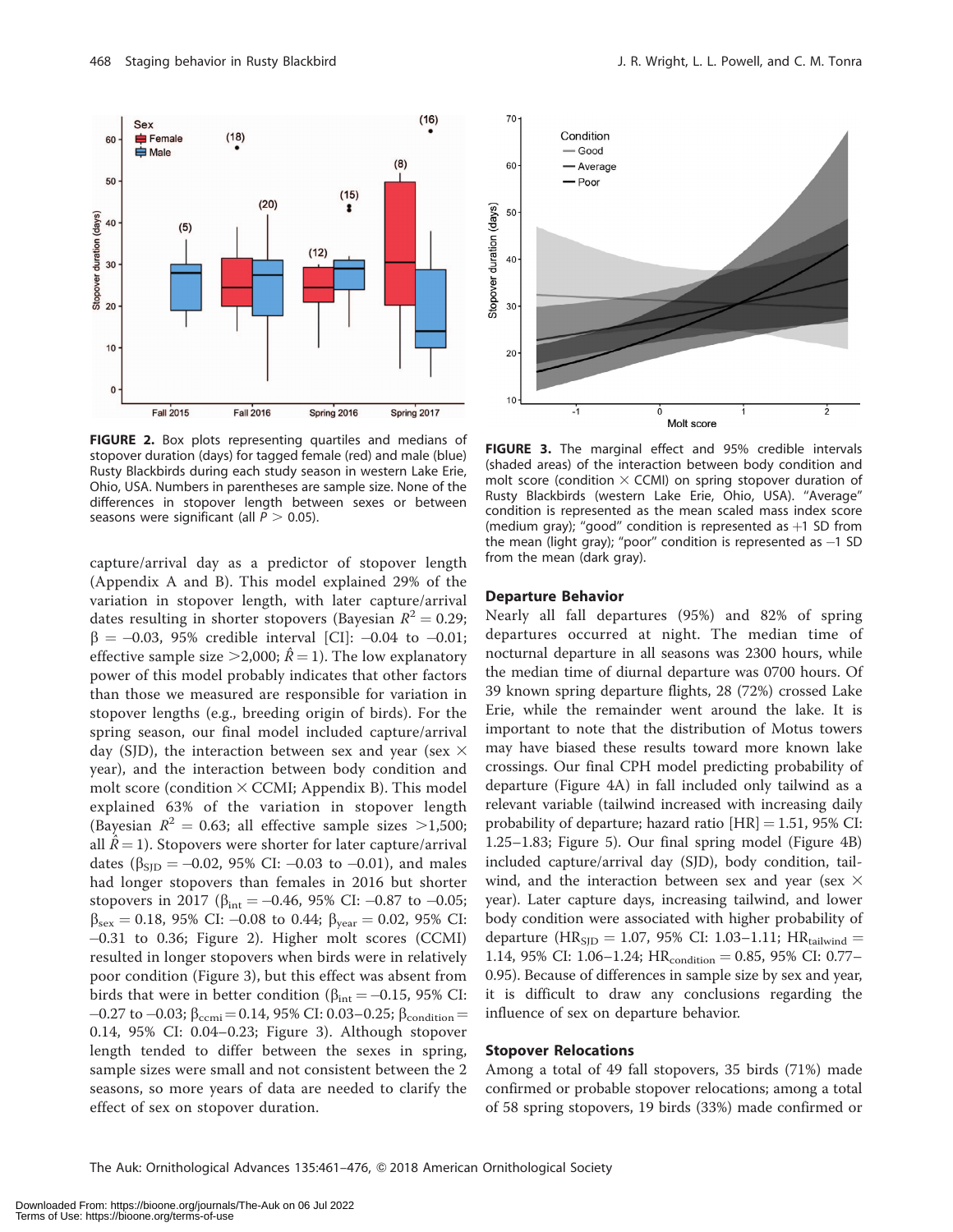

FIGURE 4. Daily probability of departure for fall (A) and spring (B) stopovers, as predicted by extended Cox proportional hazards models (western Lake Erie, Ohio, USA). Shaded areas represent 90% confidence intervals; dashed line represents day of median departure. The fall model, including only tailwind as a relevant predictor, significantly predicted the likelihood of departure (Wald test = 18.3, df = 1,  $P \ll 0.001$ ,  $n_{events} = 22$ ). The final spring model significantly predicted likelihood of departure (Wald test = 29.9, df = 6,  $P \ll 0.001$ ,  $n_{\text{events}} = 39$ ) and included capture/arrival day (standardized Julian day), body condition, tailwind, and the interaction between sex and year (sex  $\times$  year).

probable relocations (Table 1). Stopover relocations ranged from 10 km to 35 km from the local array, often in directions against the predominant migratory direction (north in spring, south in fall). In spring, males were much more likely to relocate (58% of males relocated) than females (15%; Fisher's exact test = 0.003,  $P < 0.01$ ), and the mean capture day (SJD) of birds that relocated was significantly earlier than that of birds that did not relocate (Kruskal-Wallis test:  $\chi^2 = 11$ , df = 1, P = 0.0009).

# Arrivals

Julian day of capture/arrival did not differ significantly between ages (Kruskal-Wallis test:  $\chi^2 = 0.38$ , df = 1, P = 0.5) or sexes (Kruskal-Wallis test:  $\chi^2 = 0.002$ , df = 1, P = 0.9) in fall. In spring, Julian day of capture/arrival did not differ among ages (Kruskal-Wallis test:  $\chi^2 = 0.01$ , df = 1,





FIGURE 5. The effects of the tailwind component on the hazard ratios for fall (A) and spring (B) departures from western Lake Erie, Ohio, USA, simulated for a range of tailwind conditions. Positive values represent increasing tailwind; negative values represent increasing headwinds. Increasing tailwind was a stronger predictor of departure in fall than in spring. Shaded regions represent 50% and 90% confidence intervals.

 $P = 0.9$ ), but males (mean capture day  $\pm$  SE = 86.9  $\pm$  2.5 days) arrived significantly earlier than females (mean  $\pm$  SE  $\gamma = 100 \pm 2.1$  days; Kruskal-Wallis test:  $\chi^2 = 12.7$ , df  $= 1, P$ 0.001).

# Flight Speed and Distance

We calculated flight speed and minimum distance traveled for 27 migratory movements. Known minimum distances traveled in a single overnight or daytime flight ranged from 38 km to 425 km (the latter flight completed at 62 km  $hr^{-1}$ ), with a median distance of 257 km. Overland flight speeds (not accounting for wind conditions) ranged from 8 to 88 km  $hr^{-1}$  (the latter flight a distance of 356 km), with a median flight speed of 49  $km \ hr^{-1}$ . Tailwind at departure did not explain flight speed or distance traveled, but flight speeds were greater for birds that traveled longer minimum distances ( $\beta = 2.67$ ,  $R^2 = 0.22$ ,  $P = 0.01$ ).

#### Site Fidelity

Between-season site fidelity was 0.29 (95% CI: 0.05–0.52) for spring 2015–fall 2016 and 0.36 (95% CI: 0.11–0.61) for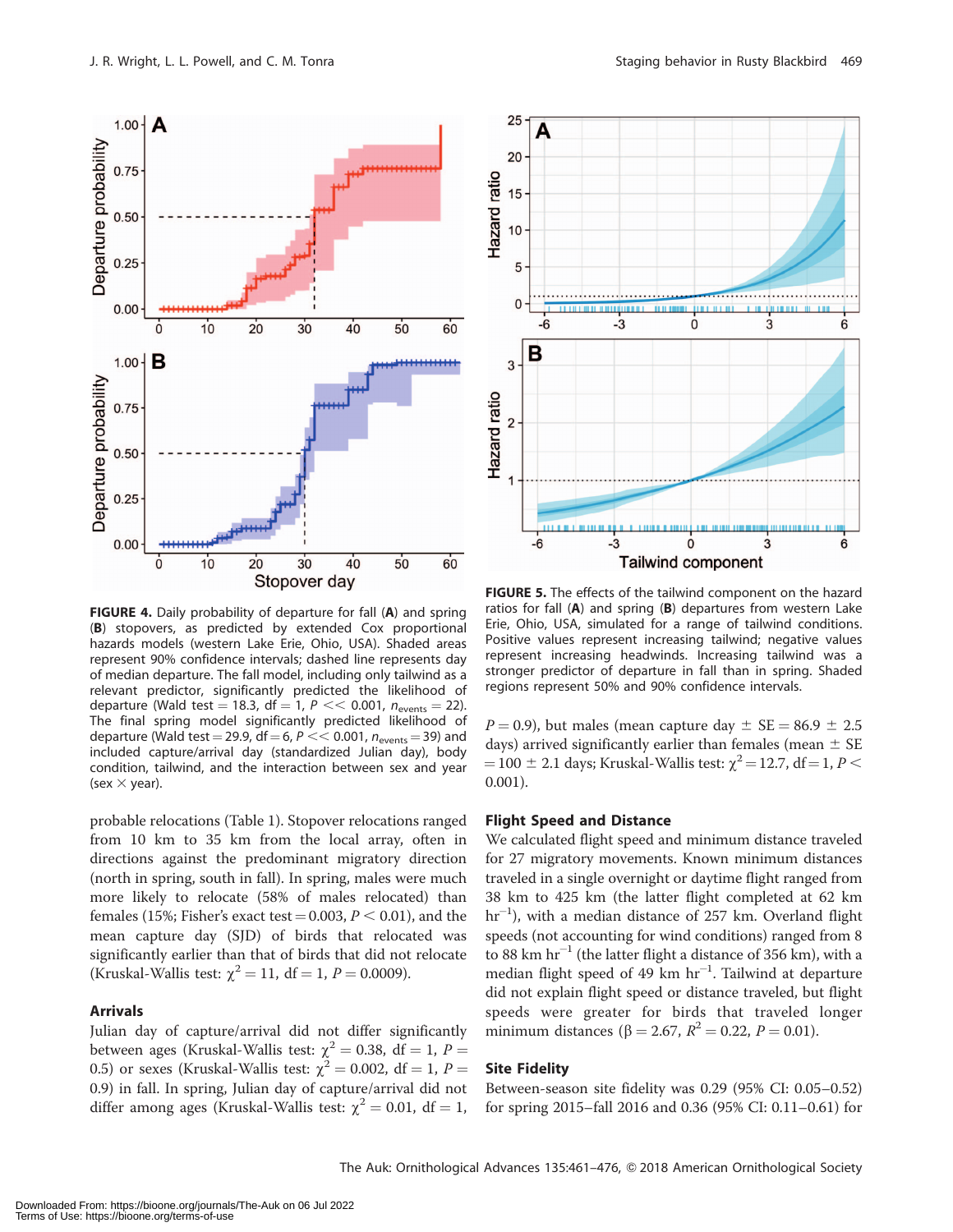fall 2016–spring 2017 (Table 2). We also calculated migratory-route fidelity, incorporating birds that flew over the site but did not stop (Table 2), which was 0.71 (95% CI: 0.48–0.95) for fall 2016 and 0.43 (95% CI: 0.17–0.69) for spring 2017. Outside of our regional array, the Motus array detected 5 additional stopover events  $>1$  day in Ontario, which ranged in duration from 3 to 11 days. One of these birds made an apparent stopover relocation, spending 9 days at a site before relocating 58 km to the south (against the spring migratory direction) and stopping for an additional 11 days.

# **DISCUSSION**

Our results clearly indicate that Rusty Blackbirds are not among those passerines that undertake rapid migrations punctuated only by short refueling stopovers. Individuals may have made brief refueling stops before or after stopping at our high-use site, but overall the behavior we observed at our site is not characteristic of typical passerine stopovers. In fact, we found that Rusty Blackbirds spent  $5 \times$  longer on stopover, on average, than parulid warblers at the same site (Dossman et al. 2016). In spring this long duration is likely due to an interaction with prealternate molt, drawing a parallel with some shorebird systems (Lourenço and Piersma 2015, Wright et al. 2018). Additionally, 87% of tagged birds departed at night, overturning the previously held assumption that Rusty Blackbirds are diurnal migrants (Avery 2013). The high proportion (72%) of birds crossing Lake Erie ( $\sim$ 50 km) suggests that it is not a significant barrier to migration for this species, given that there is an alternative route around the lake in close proximity (Gesicki et al. 2016). Collectively, our study describes an unusual migration system in songbirds that highlights the importance of specific stopover areas to conservation efforts for this declining species, similar to recent findings in some Neotropical migrants (Bayly et al. 2018).

The migratory behavior of Rusty Blackbirds differs from most documented passerine strategies and therefore may be more analogous to shorebird systems. Rusty Blackbirds share several important life-history characteristics with many shorebirds as well: they are a highly social mixedspecies flocking bird and are habitat specialists that rely heavily on a particular type of wetland (Luscier et al. 2010). Furthermore, while their migratory distance is shorter than that of many shorebirds, they differ from their close relatives (e.g., Brewer's Blackbird [Euphagus cyanocepha- $[lus]$ ) in being an obligate migrant breeding in the northern boreal zone. As such, it is perhaps more appropriate to draw on shorebird stopover terminology to describe the function of our study site. While there is some debate on classification of shorebird refueling sites, one widely accepted distinction is between staging and stopover areas

(Warnock 2010, Ma et al. 2013). Staging areas are highquality sites where large groups of birds congregate to refuel before long migratory flights, duration on site is relatively long, and site fidelity is high. Stopover areas, by contrast, are usually lower-quality sites that birds utilize irregularly and only for short periods after migratory flights, using them to refuel before moving on to a staging area (Warnock 2010). Although the behaviors of Rusty Blackbirds do not exactly reflect shorebird staging and migration, we conclude—on the basis of observed patterns of stopover duration, migratory flights, and site fidelity that they exhibit a variant of the staging migratory strategy.

Rusty Blackbirds utilize southwestern Lake Erie for variable but lengthy bouts of staging in both fall and spring. Average minimum staging duration was more than twice as long as many reported stopovers of passerines (1– 12 days; e.g., Aborn and Moore 1997, Yong and Moore 1997, Catry et al. 2004, Tietz and Johnson 2007, Chernetsov 2012, Rush et al. 2014, Liu and Swanson 2015). However, recent geolocator studies (reviewed in McKinnon et al. 2013) have documented long stopovers (defined as  $>7$  days in McKinnon et al. 2013) in some passerines in certain key regions (e.g., 19 days for Red-eyed Vireos [Vireo olivaceus] in Colombia; Callo et al. 2013), and it appears possible that many Nearctic–Neotropical migrants exhibit such patterns while migrating through Central and South America (Bayly et al. 2018). In both migrations, staging length was negatively associated with capture/arrival day, which suggests that birds captured later had already been at the site for a time. Thus, we may be underestimating the length of staging bouts for birds captured later in the season, although another possibility is a trade-off between staging arrival and duration. One important variable that may have explained variation in staging length, which we were not able to include in our models, is the geographic origin and destination of migrating birds. This is an important aspect of linking stopover strategies to other stages of the annual cycle (Paxton and Moore 2017) that future studies should seek to address using stable hydrogen isotopes or GPS loggers.

The lengthy staging events observed here run counter to the expectation that birds should minimize the amount of time spent migrating by maximizing fuel deposition on stopover (Alerstam et al. 2003). Stopover length is usually dependent on the energetic condition of the individual (Goymann et al. 2010), in that birds with depleted energy reserves must stop longer to recoup those losses. Expected flight distance is also a determinant of stopover length, and some shorebirds make exceptionally long staging events, accumulating  $>50\%$  of their body mass in fat stores, prior to long flights (Warnock 2010). We were not able to directly measure fuel deposition in the present study, but it seems unlikely that Rusty Blackbirds require these lengthy staging events for refueling alone. Although the recorded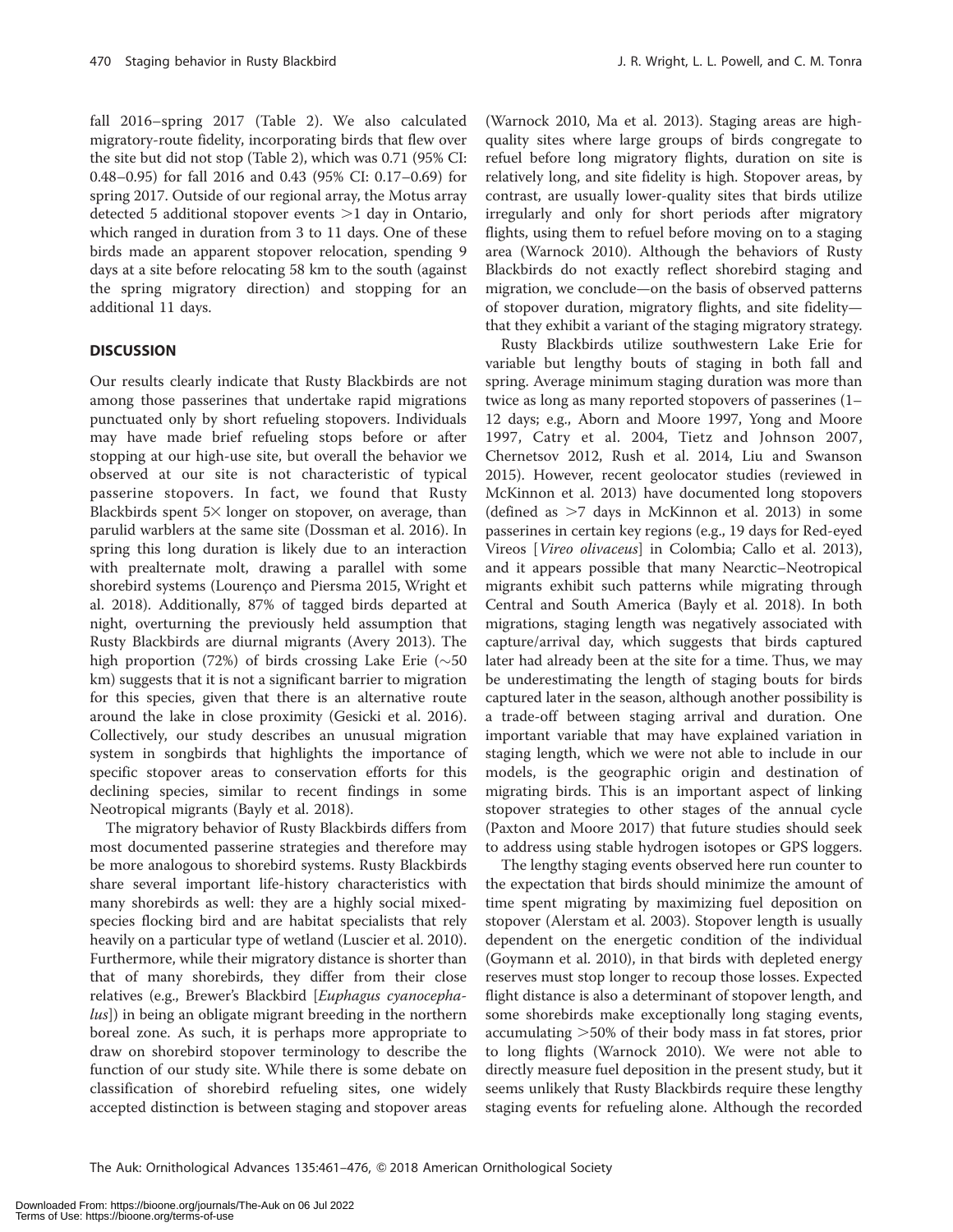migratory flights of  $>400$  km are substantially longer than typical passerine migratory flights (150–270 km; Wikelski et al. 2003, Hall-Karlsson and Fransson 2008, Stutchbury et al. 2009), they are not comparable to the long-distance, nonstop flights of shorebirds (and some passerines) associated with crossing major marine boundaries (thousands of kilometers; e.g., Gill et al. 2009, Warnock 2010, Alves et al. 2016, Gómez et al. 2017). Further physiological studies are needed to clarify the role that fuel deposition plays in determining Rusty Blackbird staging behavior.

One explanation for lengthy staging events in spring is molt. Nearly all (98%) Rusty Blackbirds at our site undergo a partial prealternate molt of contour feathers (Wright et al. 2018). The need to both molt and refuel could conflict energetically, necessitating longer staging events. Our finding that birds in relatively poor condition and heavy molt had longer staging events supports this idea. Body molt is an energetically costly activity, due to reduced effectiveness of thermal insulation (Piersma et al. 1995) and increased metabolic rates (Lindström et al. 1993). Several shorebird species undergo prealternate or presupplemental molt at staging areas, including Great Knots (Calidris tenuirostris; Battley et al. 2006, Peng et al. 2015), Black-tailed Godwits (Limosa limosa; Lourenço and Piersma 2015), and Bar-tailed Godwits (L. lapponica; Piersma and Jukema 1993). In fall, some passerines undergo their prebasic molt at stopover sites in the Mexican monsoon region (Leu and Thompson 2002, Pyle et al. 2009); however, this molt includes flight-feather replacement and thus is not directly comparable. Nevertheless, prealternate molt-migration, previously undocumented in a passerine (Wright et al. 2018), likely plays a role in the unusual strategy (among passerines) of staging behavior in spring.

Although they are of similar length, the long staging events by Rusty Blackbirds in fall and spring probably have different evolutionary and ecological drivers (Nilsson et al. 2013), and molt could also explain this contrast. We did not observe molt in fall; thus, birds are not completing 2 potentially conflicting physiological tasks, as in spring. Since there is no breeding-associated selective pressure on early arrival, selection on refueling rate is likely weaker in fall, resulting in longer stopover durations and slower flights in fall (McKinnon et al. 2013, Nilsson et al. 2013). In addition, fall migration is less physiologically stressful, because levels of testosterone and corticosterone are lower than in spring (O'Reilly and Wingfield 1995). Tøttrup et al. (2012) found that Red-backed Shrikes (Lanius collurio) also make long stopovers during fall migration (average 53 days) and suggested that this is a third resident stage of the annual cycle (which they also considered staging behavior), when birds exploit favorable foraging conditions following late summer rains. Likewise, Rusty Blackbirds consume highly abundant dogwood (Cornus spp.) berries in early autumn, and 68% of autumn foraging observations occurred in dogwood stands (J. R. Wright personal observation). In a study utilizing light-level geolocators (Johnson et al. 2012), 3 individuals tagged in Alaska made stops of  $\sim$ 1 mo on fall migration, and preliminary data from 2 GPS archival tags deployed and recovered in Northern Alberta show similar patterns during spring and fall (L. L. Powell personal observation), suggesting rangewide consistency and multiple stationary periods.

The prevalence of relocations within the greater landscape indicates that staging Rusty Blackbirds are not limited to a single, tightly bound home range. Social species typically move around staging and stopover sites on a scale of 2–10 km (Butler et al. 2002, Obernuefemann et al. 2013) as resource information is shared in flocks, but Rusty Blackbirds often relocated to sites 20–35 km apart. Resource availability and competition could explain these relocations in spring, as most relocations occurred early in the season, when density of aquatic invertebrates is lower (MacKenzie and Kaster 2004, MacKenzie et al. 2004). This is consistent with the result that males were more likely to relocate than females because they arrived at the site earlier in the season. Similarly, Mills et al. (2011) found that landscape-scale stopover relocations by thrushes in the genus Catharus were most likely to occur early in the stopover period  $(\sim 30\%$  of total minimum stopover time). In contrast to our findings, the thrushes made these movements nocturnally, and Mills et al. (2011) interpreted the movements as avoidance of predation risk. Rusty Blackbirds may be able to mitigate predation risk by flocking and thereby gain the benefit of exploring habitats in daylight. The fragmented nature of the landscape, with large expanses of farmland between wetland habitats, could explain the large distances traveled. In general, landscape-scale movements of passerines on stopover are poorly understood, but these movements further highlight the need to expand the scale at which stopover and staging behavior is quantified (Mills et al. 2011, Taylor et al. 2011).

Site fidelity is an important aspect of a staging site (Warnock 2010), because high rates indicate the importance of specific sites to individuals and populations. Due in part to higher costs of wind-drift compensation, fidelity of passerines to particular stopover sites is expected to be low compared to larger-bodied species (Catry et al. 2004). Estimates range from 0.3% return rates for Tennessee Warblers (Oreothlypis peregrina; Winker et al. 1991, Vogt et al. 2012) to 12.9% for habitat specialists such as Eurasian Reed-Warblers (Acrocephalus scirpaceus; Catry et al. 2004). Shorebirds generally exhibit high site fidelity to staging locations between seasons (Harrington et al. 1989), with return rates of  $>60\%$  at some sites (Gudmundsson and Lindström 1992, Catry et al. 2004, Buchanan et al. 2012). In this context, we observed moderate fidelity to our study site between seasons ( $\sim$ 30% both seasons), though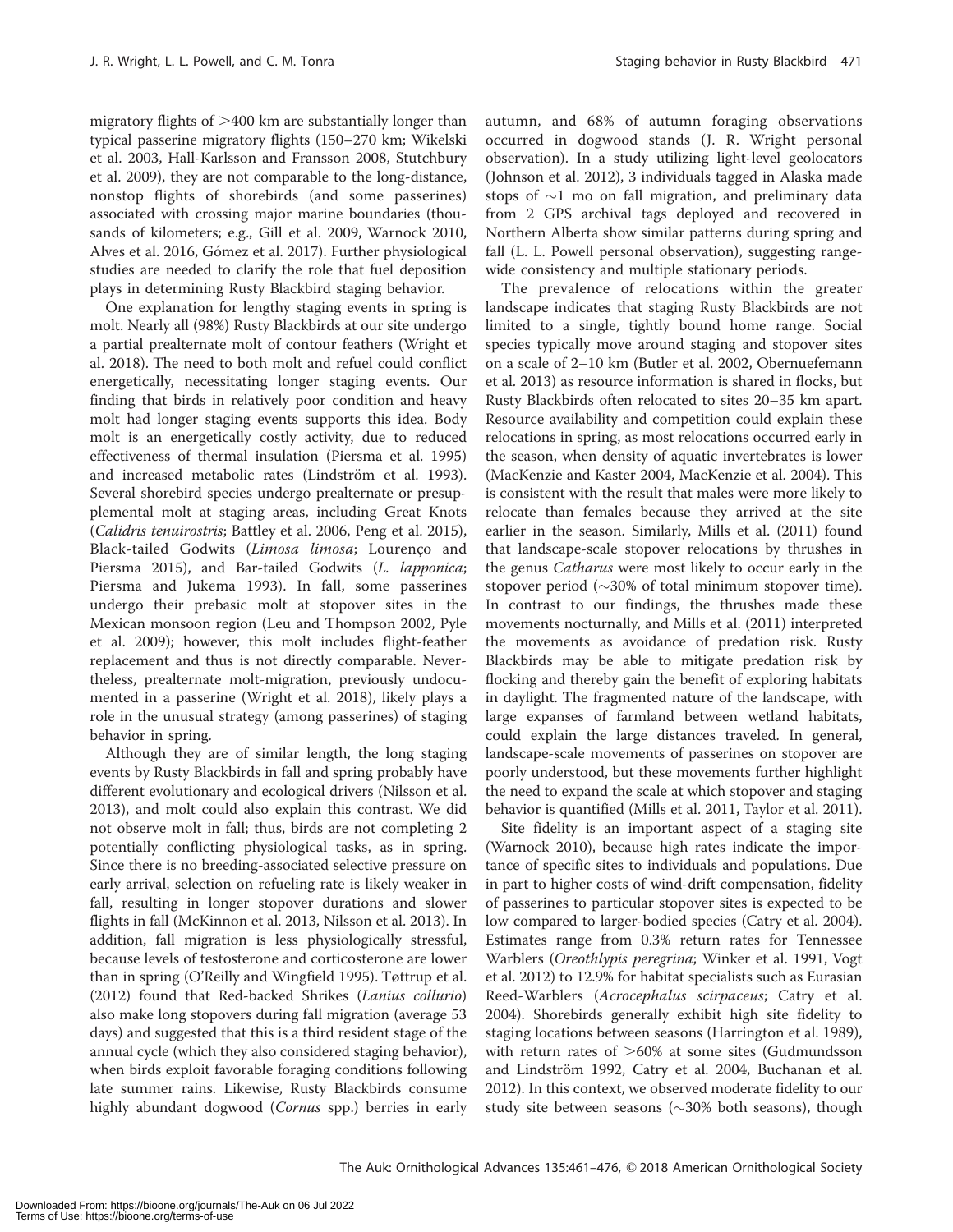our sample size is small ( $n = 9$  returns). Several other returning individuals migrated past the site without stopping, especially in fall. Given our findings on landscape-scale movements, this suggests that fidelity is better measured at larger spatial scales. For instance, it's possible that Rusty Blackbirds have adequate staging areas on the north shore of Lake Erie and need not stop after crossing.

Rusty Blackbirds spend over a quarter of their annual cycle at staging sites, often repeatedly using the same sites and flyways. Thus, it is critical that these high-traffic areas are identified and protected. The behaviors we observed show that it is crucial to incorporate staging sites into conservation plans for Rusty Blackbirds. It is possible that our site is an anomaly, demonstrating the best-case scenario for refueling potential in an optimal geographic region. The site is also one of the few remaining wetlands in a landscape dominated by agriculture. Ohio and the midwestern United States have lost  $>80\%$  of their wetlands since European settlement (Dahl and Johnson 1991), so remaining pockets are likely critical to the species. Therefore, determining preferred staging habitats, including season-specific needs (e.g., fall fruit availability), is critical to habitat conservation. Furthermore, with planned wind-farm development on Lake Erie (Lake Erie Energy Development Corporation; U.S. Department of Energy 2017), nocturnal cross-lake flights (72% of our spring departures) could expose a large proportion of the population to collision mortalities (Loss et al. 2013).

Our results demonstrate the necessity of examining individual behaviors of migrants at multiple spatial scales. Without such studies, our understanding of population dynamics throughout the annual cycle will remain inadequate (Marra et al. 2015, Paxton and Moore 2017). We have described an unusual migration strategy for a songbird, but studies of this kind are likely to reveal other atypical behaviors. Exploration of all aspects of species' annual cycles is critically needed in order to understand the spatiotemporal nature of population limitation and habitat needs (Marra et al. 2015) to inform efficient and effective conservation action.

#### ACKNOWLEDGMENTS

Our work would not have been possible without D. Demarest and the International Rusty Blackbird Working Group (www.RustyBlackbird.org). B. Dossman provided invaluable technical assistance with telemetry tower operation and data analysis. For their knowledge and generous assistance, we are extremely grateful to R. Huffman, J. Lewis, E. Pausch, and all the staff at Ottawa National Wildlife Refuge; P. Baranowski and ODNR staff at Magee Marsh Wildlife Area; M. Shieldcastle and the Black Swamp Bird Observatory; and J. Simpson, B. Shirkey, and the staff at the Winous Point Marsh

Conservancy. We thank S. Mackenzie and J. Brzustowski for their assistance with obtaining long-distance tracking data and integrating with the Motus network. For assistance in the field, we thank P. Rodrigues, K. Collins, K. Stein, and E. Ames. We also thank two anonymous reviewers for helpful comments that improved the manuscript.

Funding statement: This research was funded by grants from the U.S. Fish and Wildlife Service (F16AC00447) and Ohio Sea Grant (NA14OAR4170067) to C.M.T. Additional funds were provided to J.R.W. by a Bergstrom Memorial Research Award from the Association of Field Ornithologists, a Hesse Research Award from the American Ornithological Society, and an Ohio Avian Project Initiative award from the Kirtland Bird Club.

Ethics statement: All field methods were approved by the Institutional Animal Care and Use Committee of The Ohio State University (protocol 201500000028).

Author contributions: J.R.W. partly conceived of the study, acquired partial funding, collected all field data, completed statistical analysis, and wrote the first draft of the manuscript. L.L.P. assisted with funding proposals, partly conceived of the study, contributed to project design, and contributed to manuscript writing. C.M.T. partly conceived of the study, acquired funding, supervised research, and contributed to manuscript writing.

# LITERATURE CITED

- Aborn, D. A., and F. R. Moore (1997). Pattern of movement by summer tanagers (Piranga rubra) during migratory stopover: A telemetry study. Behaviour 134:1077–1100.
- Alerstam, T., A. Hedenström, and S. Äkesson (2003). Longdistance migration: Evolution and determinants. Oikos 103: 247–260.
- Alves, J. A., M. P. Dias, V. Méndez, B. Katrínardóttir, and T. G. Gunnarsson (2016). Very rapid long-distance sea crossing by a migratory bird. Scientific Reports 6:38154.
- Avery, M. L. (2013). Rusty Blackbird (Euphagus carolinus), version 2.0. In Birds of North America Online (P. G. Rodewald, Editor). Cornell Lab of Ornithology, Ithaca, NY, USA.
- Battley, P. F., D. I. Rogers, and C. J. Hassell (2006). Prebreeding moult, plumage and evidence for a presupplemental moult in the Great Knot Calidris tenuirostris. Ibis 148:27–38.
- Bayly, N. J., K. V. Rosenberg, W. E. Easton, C. Gómez, J. Carlisle, D. N. Ewert, A. Drake, and L. Goodrich (2018). Major stopover regions and migratory bottlenecks for Nearctic–Neotropical landbirds within the Neotropics: A review. Bird Conservation International. In press.
- Bengtsson, D., A. Avril, G. Gunnarsson, J. Elmberg, P. Söderquist, G. Norevik, C. Tolf, K. Safi, W. Fiedler, M. Wikelski, B. Olsen, and J. Walderström (2014). Movements, home-range size and habitat selection of Mallards during autumn migration. PLOS One 9:e100764.
- Brooks, S. P., and A. Gelman (1998). General methods for monitoring convergence of iterative simulations. Journal of Computational and Graphical Statistics 7:434–455.
- Buchanan, J. B., J. E. Lyons, L. J. Salzer, R. Carmona, N. Arce, G. J. Wiles, K. Brady, G. E. Hayes, S. M. Desimone, G. Schirato, and W. Michaelis (2012). Among-year site fidelity of Red Knots

The Auk: Ornithological Advances 135:461-476, © 2018 American Ornithological Society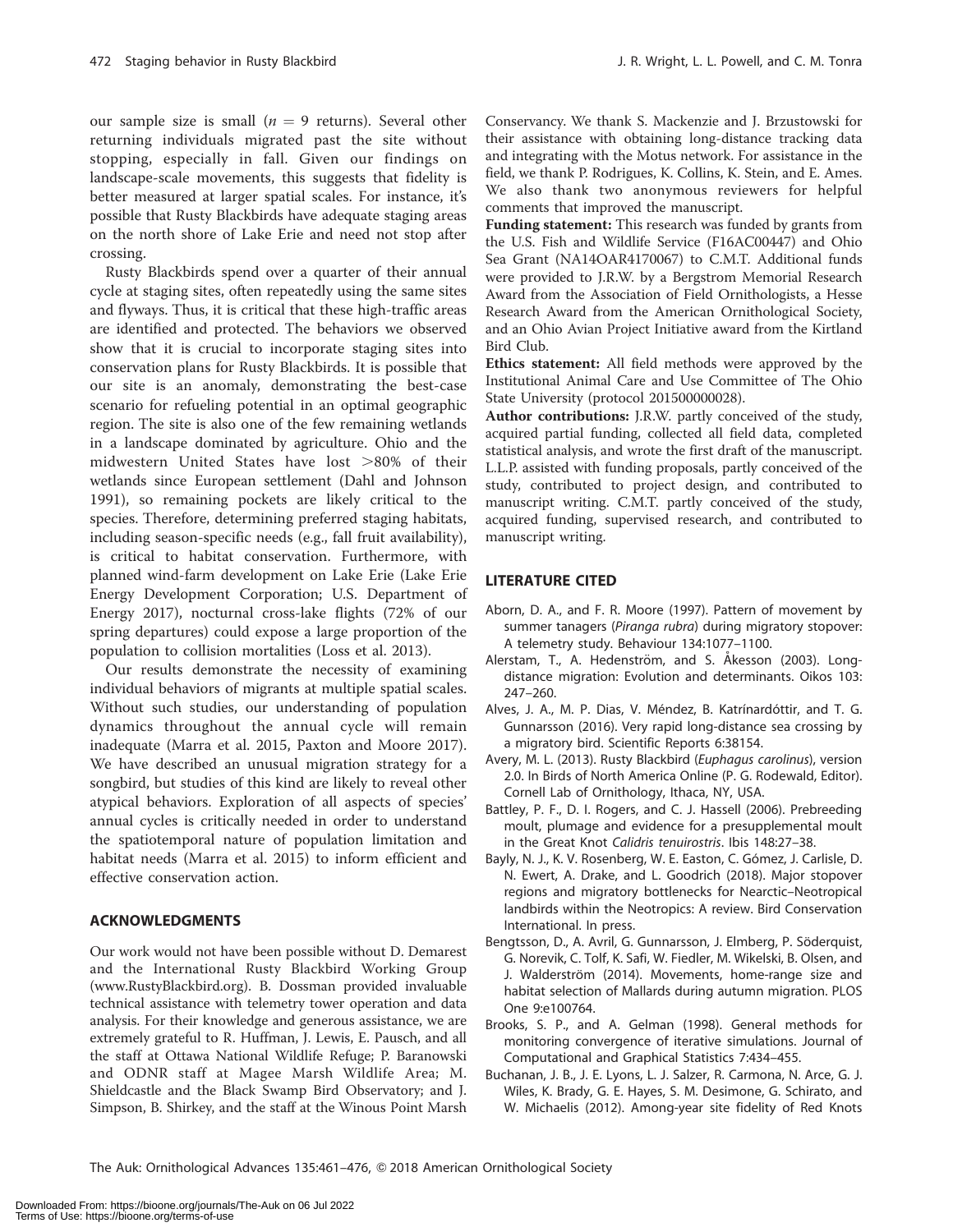during migration in Washington. Journal of Field Ornithology 83:282–289.

- Buler, J. J., and F. R. Moore (2011). Migrant–habitat relationships during stopover along an ecological barrier: Extrinsic constraints and conservation implications. Journal für Ornithologie 152 (Supplement 1):101–112.
- Bulyuk, V. N. (2012). Influence of fuel load and weather on timing of nocturnal spring migratory departures in European Robins, Erithacus rubecula. Behavioral Ecology and Sociobiology 66: 385–395.
- Bürkner, P.-C. (2017). brms: An R package for Bayesian multilevel models using Stan. Journal of Statistical Software 80(1).
- Butler, R. W., P. C. F. Shepherd, and M. J. F. Lemon (2002). Site fidelity and local movements of migrating Western Sandpipers on the Fraser River estuary. The Wilson Bulletin 114:485– 490.
- Callo, P. A., E. S. Morton, and B. J. M. Stutchbury (2013). Prolonged spring migration in the Red-eyed Vireo (Vireo olivaceus). The Auk 130:240–246.
- Catry, P., V. Encarnação, A. Araújo, P. Fearon, A. Fearon, M. Armelin, and P. Delaloye (2004). Are long-distance migrant passerines faithful to their stopover sites? Journal of Avian Biology 35:170–181.
- Chernetsov, N. (2012). Passerine Migration: Stopovers and Flight. Springer, Berlin, Germany.
- Cohen, E. B., W. C. Barrow, Jr., J. J. Buler, J. L. Deppe, A. Farnsworth, P. P. Marra, S. R. McWilliams, D. W. Mehlman, R. R. Wilson, M. S. Woodrey, and F. R. Moore (2017). How do en route events around the Gulf of Mexico influence migratory landbird populations? The Condor 119:327–343.
- Cohen, E. B., F. R. Moore, and R. A. Fischer (2014). Fuel stores, time of spring, and movement behavior influence stopover duration of Red-eyed Vireo, Vireo olivaceus. Journal of Ornithology 155:785–792.
- Dahl, T. E., and C. E. Johnson (1991). Wetlands: Status and trends in the conterminous United States mid-1970's to mid-1980's. Report to Congress. U.S. Department of the Interior, Fish and Wildlife Service, Washington, DC.
- Delingat, J., F. Bairlein, and A. Hedenström (2008). Obligatory barrier crossing and adaptive fuel management in migratory birds: The case of the Atlantic crossing in Northern Wheatears (Oenanthe oenanthe). Behavioral Ecology and Sociobiology 62:1069–1078.
- Deppe, J. L., M. P. Ward, R. T. Bolus, R. H. Diehl, A. Celis-Murillo, T. J. Zenzal, F. R. Moore, T. J. Benson, J. A. Smolinsky, L. N. Schofield, D. A. Enstrom, et al. (2015). Fat, weather, and date affect migratory songbirds' departure decisions, routes, and time it takes to cross the Gulf of Mexico. Proceedings of the National Academy of Sciences USA 112:E6331–E6338.
- Dossman, B. C., G. W. Mitchell, D. R. Norris, P. D. Taylor, C. G. Guglielmo, S. N. Matthews, and P. G. Rodewald (2016). The effects of wind and fuel stores on stopover departure behavior across a migratory barrier. Behavioral Ecology 27: 567–574.
- Edmonds, S. T., D. C. Evers, D. A. Cristol, C. Mettke-Hofmann, L. L. Powell, A. J. McGann, J. W. Armiger, O. P. Lane, D. F. Tessler, P. Newell, K. Heyden, and N. J. O'Driscoll (2010). Geographic and seasonal variation in mercury exposure of the declining Rusty Blackbird. The Condor 112:789–799.
- Evans, B. S. (2016). Summary report: Assessing Rusty Blackbird habitat suitability on wintering grounds and during spring

migration using a large citizen-science dataset. Smithsonian Migratory Bird Center, October 1. [http://rustyblackbird.org/](http://rustyblackbird.org/wp-content/uploads/RUBL_Blitz10pgReportEvans23jan2017.pdf) [wp-content/uploads/RUBL\\_Blitz10pgReportEvans23jan2017.](http://rustyblackbird.org/wp-content/uploads/RUBL_Blitz10pgReportEvans23jan2017.pdf) [pdf](http://rustyblackbird.org/wp-content/uploads/RUBL_Blitz10pgReportEvans23jan2017.pdf)

- Gesicki, D. V., M. M. Jamali, and V. P. Bingman (2016). Coastal and offshore counts of migratory sparrows and warblers as revealed by recordings of nocturnal flight calls along the Ohio coast of Lake Erie. The Wilson Journal of Ornithology 128:503–509.
- Gill, R. E., T. L. Tibbitts, D. C. Douglas, C. M. Handel, D. M. Mulcahy, J. C. Gottschalck, N. Warnock, B. J. McCaffery, P. F. Battley, and T. Piersma (2009). Extreme endurance flights by landbirds crossing the Pacific Ocean: Ecological corridor rather than barrier? Proceedings of the Royal Society B 276: 447–457.
- Gillings, S., P. W. Atkinson, A. J. Baker, K. A. Bennett, N. A. Clark, K. B. Cole, P. M. González, K. S. Kalasz, C. D. T. Minton, L. J. Niles, R. C. Porter, et al. (2009). Staging behavior in Red Knot (Calidris canutus) in Delaware Bay: Implications for monitoring mass and population size. The Auk 126:54–63.
- Gómez, C., N. J. Bayly, D. R. Norris, S. A. Mackenzie, K. V. Rosenberg, P. D. Taylor, K. A. Hobson, and C. D. Cadena (2017). Fuel loads acquired at a stopover site influence the pace of intercontinental migration in a boreal songbird. Scientific Reports 7:3405.
- Goymann, W., F. Spina, A. Ferri, and L. Fusani (2010). Body fat influences departure from stopover sites in migratory birds: Evidence from whole-island telemetry. Biology Letters 6:478– 481.
- Greenberg, R., and S. Droege (1999). On the decline of the Rusty Blackbird and the use of ornithological literature to document long-term population trends. Conservation Biology 13:553–559.
- Greenberg, R., and S. M. Matsuoka (2010). Rusty Blackbird: Mysteries of a species in decline. The Condor 112:770–777.
- Greenberg, R., D. W. Demarest, S. M. Matsuoka, C. Mettke-Hofmann, D. Evers, P. B. Hamel, J. Luscier, L. L. Powell, D. Shaw, M. L. Avery, et al. (2011). Understanding declines in Rusty Blackbirds. Studies in Avian Biology 41:107–125.
- Greenwood, H., P. J. Weatherhead, and R. D. Titman (1983). A new age- and sex-specific molt scheme for the Red-winged Blackbird. The Condor 85:104–105.
- Gudmundsson, G. A., and Å. Lindström (1992). Spring migration of Sanderlings Calidris alba through SW Iceland: Wherefrom and whereto? Ardea 80:315–315.
- Hall-Karlsson, K. S. and T. Fransson (2008). How far do birds fly during one migratory flight stage? Ringing & Migration 24: 95–100.
- Halupka, L., K. Wierucka, H. Sztwiertnia, and E. Klimczuk (2017). Conditions at autumn stopover sites affect survival of a migratory passerine. Journal of Ornithology 158:979–988.
- Harrington, B. A., J. P. Myers, and J. S. Grear (1989). Coastal refueling sites for global bird migrants. In Coastal Zone 1989: Proceedings of the Sixth Symposium on Coastal and Ocean Management, vol. 5 (O. T. Magoon, Editor). American Society of Civil Engineers, New York, NY, USA. pp. 4293–4307.
- Hijmans, R. J. (2016). geosphere: Spherical Trigonometry. R package version 1.5-5. [https://CRAN.R-project.org/](https://CRAN.R-project.org/package=geosphere) [package](https://CRAN.R-project.org/package=geosphere)=[geosphere](https://CRAN.R-project.org/package=geosphere)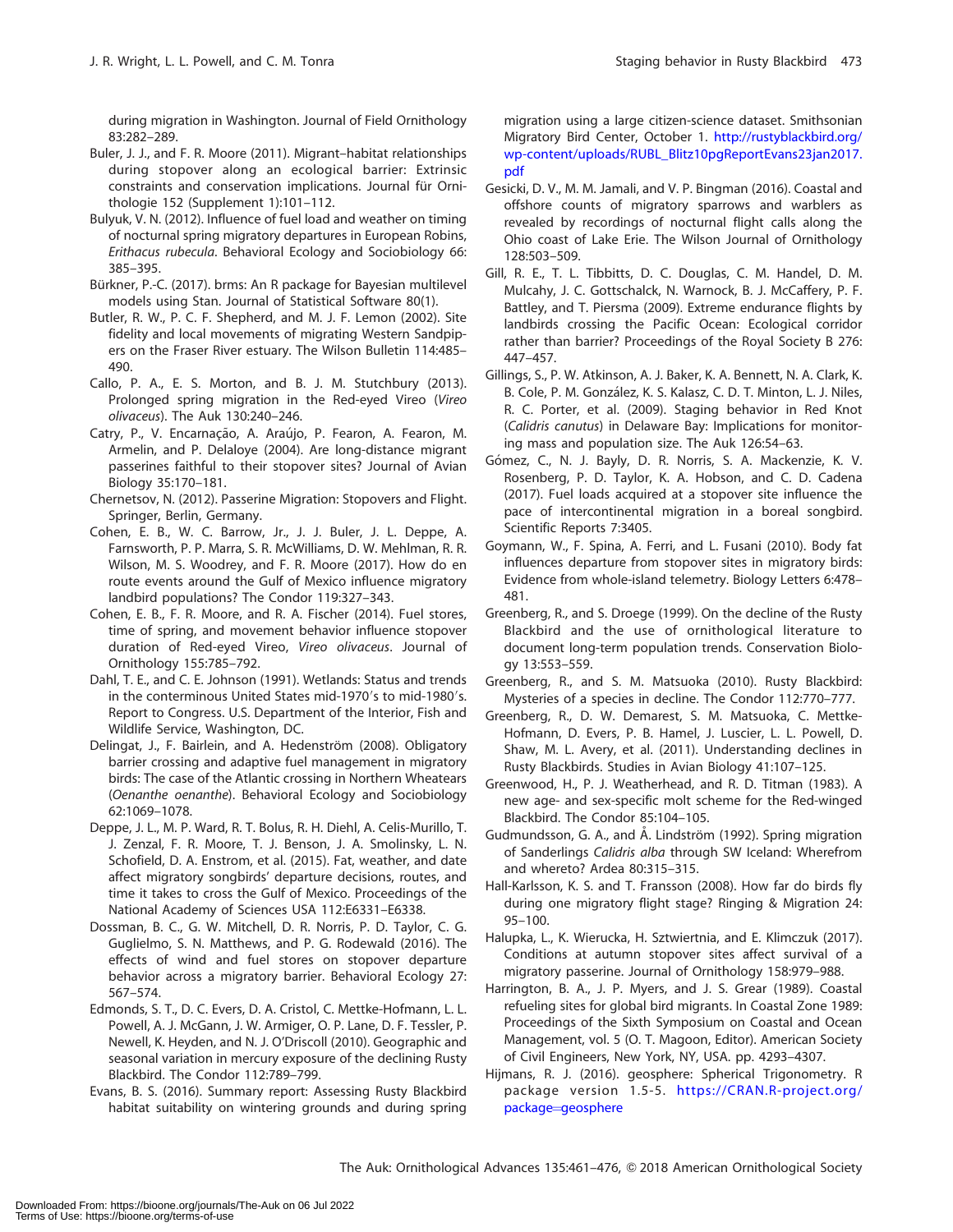- Izhaki, I., and A. Maitav (1998). Blackcaps Sylvia atricapilla stopping over at the desert edge; inter-and intra-sexual differences in spring and autumn migration. Ibis 140:234–243.
- Jakubas, D., and K. Wojczulanis-Jakubas (2010). Sex- and agerelated differences in the timing and body condition of migrating Reed Warblers Acrocephalus scirpaceus and Sedge Warblers Acrocephalus schoenobaenus. Naturwissenschaften 97:505–511.
- Johnson, J. A., S. M. Matsuoka, D. F. Tessler, R. Greenberg, and J. W. Fox (2012). Identifying migratory pathways used by rusty blackbirds breeding in southcentral Alaska. The Wilson Journal of Ornithology 124:698–703.
- Kassambara, A., and M. Kosinski (2017). survminer: Drawing Survival Curves using 'ggplot2'. R package version 0.4.0. [https://CRAN.R-project.org/package](https://CRAN.R-project.org/package=survminer)=[survminer](https://CRAN.R-project.org/package=survminer)
- Klaassen, R. H. G., M. Hake, R. Strandberg, B. J. Koks, C. Trierweiler, K.-M. Exo, F. Bairlein, and T. Alerstam (2014). When and where does mortality occur in migratory birds? Direct evidence from long-term satellite tracking of raptors. Journal of Animal Ecology 83:176–184.
- Kleiber, C., and A. Zeileis (2008). Applied Econometrics with R. Springer, New York, NY, USA.
- Leu, M., and C. W. Thompson (2002). The potential importance of migratory stopover sites as flight feather molt staging areas: A review for Neotropical migrants. Biological Conservation 106:45–56.
- Lindström, Å., G. H. Visser, and S. Daan (1993). The energetic cost of feather synthesis is proportional to basal metabolic rate. Physiological Zoology 66:490–510.
- Liu, M., and D. L. Swanson (2015). Stopover duration, movement patterns and temporary home ranges of fall migrant Yellowrumped Warblers (Setophaga coronata) in native and anthropogenic woodlands of the Northern Prairie region, USA. Journal of Avian Biology 46:452–461.
- Loss, S. R., T. Will, and P. P. Marra (2013). Estimates of bird collision mortality at wind facilities in the contiguous United States. Biological Conservation 168:201–209.
- Lourenço, P. M., and T. Piersma (2015). Migration distance and breeding latitude correlate with the scheduling of prealternate body moult: A comparison among migratory waders. Journal of Ornithology 156:657–665.
- Lupi, S., W. Goymann, M. Cardinale, and L. Fusani (2016). Physiological conditions influence stopover behaviour of short-distance migratory passerines. Journal of Ornithology 157:583–589.
- Luscier, J. D., S. E. Lehnen, and K. G. Smith (2010). Habitat occupancy by Rusty Blackbirds wintering in the lower Mississippi Alluvial Valley. The Condor 112:841–848.
- Ma, Z., N. Hua, H. Peng, C. Choi, P. F. Battley, Q. Zhou, Y. Chen, Q. Ma, N. Jia, W. Xue, Q. Bai, et al. (2013). Differentiating between stopover and staging sites: Functions of the southern and northern Yellow Sea for long-distance migratory shorebirds. Journal of Avian Biology 44:504–512.
- MacKenzie, R. A., and J. L. Kaster (2004). Temporal and spatial patterns of insect emergence from a Lake Michigan coastal wetland. Wetlands 24:688–700.
- MacKenzie, R. A., J. L. Kaster, and J. V. Klump (2004). The ecological patterns of benthic invertebrates in a Great Lakes coastal wetland. Journal of Great Lakes Research 30:58–69.
- Markovets, M. L., P. Zduniak, and R. Yosef (2008). Differential sexand age-related migration of Bluethroats Luscinia svecica at Eilat, Israel. Naturwissenschaften 95:655–661.
- Marra, P. P., E. B. Cohen, S. R. Loss, J. E. Rutter, and C. M. Tonra (2015). A call for full annual cycle research in animal ecology. Biology Letters 11:20150552.
- Martin, T. G., I. Chadès, P. Arcese, P. P. Marra, H. P. Possingham, and D. R. Norris (2007). Optimal conservation of migratory species. PLOS One 2:e751.
- Matsuoka, S. M., D. Shaw, P. H. Sinclair, J. A. Johnson, R. M. Corcoran, N. C. Dau, P. M. Meyers, and N. A. Rojek (2010). Nesting ecology of the Rusty Blackbird in Alaska and Canada. The Condor 112:810–824.
- McClure, C. J. W., B. W. Rolek, K. McDonald, and G. E. Hill (2012). Climate change and the decline of a once common bird. Ecology and Evolution 2:370–378.
- McKinnon, E. A., K. C. Fraser, and B. J. M. Stutchbury (2013). New discoveries in landbird migration using geolocators, and a flight plan for the future. The Auk 130:211–222.
- McKinnon, E. A., C. M. Macdonald, H. G. Gilchrist, and O. P. Love (2016). Spring and fall migration phenology of an Arcticbreeding passerine. Journal of Ornithology 157:681–693.
- Mettke-Hofmann, C., P. B. Hamel, G. Hofmann, T. J. Zenzal, Jr., A. Pellegrini, J. Malpass, M. Garfinkel, N. Schiff, and R. Greenberg (2015). Competition and habitat quality influence age and sex distribution in wintering Rusty Blackbirds. PLOS One 10: e0123775.
- Mettke-Hofmann, C., P. H. Sinclair, P. B. Hamel, and R. Greenberg (2010). Implications of a prebasic and a previously undescribed prealternate molt for aging Rusty Blackbirds. The Condor 112:854–861.
- Mills, A. M., B. G. Thurber, S. A. Mackenzie, and P. D. Taylor (2011). Passerines use nocturnal flights for landscape-scale movements during migration stopover. The Condor 113:597–607.
- Mitchell, G. W., B. K. Woodworth, P. D. Taylor, and D. R. Norris (2015). Automated telemetry reveals age specific differences in flight duration and speed are driven by wind conditions in a migratory songbird. Movement Ecology 3:19.
- Morbey, Y. E. and R. C. Ydenberg (2001). Protandrous arrival timing to breeding areas: a review. Ecology Letters 4:663– 673.
- Morris, S. R., and J. L. Glasgow (2001). Comparison of spring and fall migration of American Redstarts on Appledore Island, Maine. The Wilson Bulletin 113:202–210.
- Newton, I. (2008). The Migration Ecology of Birds. Academic Press, London, UK.
- Nilsson, C., R. H. Klaassen, and T. Alerstam (2013). Differences in speed and duration of bird migration between spring and autumn. The American Naturalist 181:837–845.
- Niven, D. K., J. R. Sauer, G. S. Butcher, and W. A. Link (2004). Christmas Bird Count provides insights into population change in land birds that breed in the boreal forest. American Birds 58:10–20.
- Obernuefemann, K. P., J. A. Collazo, and J. E. Lyons (2013). Local movements and wetland connectivity at a migratory stopover of Semipalmated Sandpipers (Calidris pusilla) in the southeastern United States. Waterbirds 36:63–76.
- O'Reilly, K. M., and J. C. Wingfield (1995). Spring and autumn migration in Arctic shorebirds: Same distance, different strategies. American Zoologist 35:222–233.

The Auk: Ornithological Advances 135:461-476, © 2018 American Ornithological Society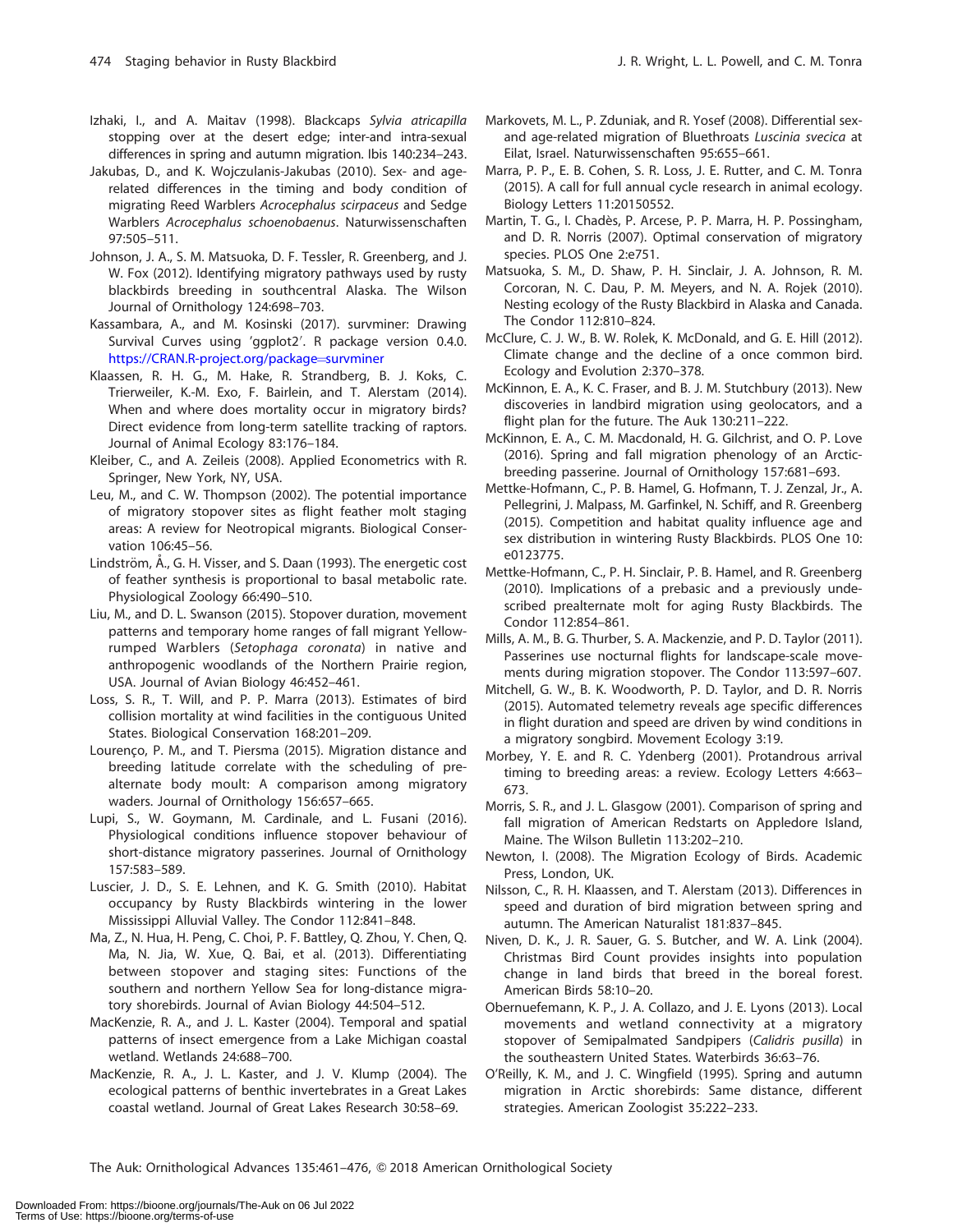- Paxton, K. L., and F. R. Moore (2017). Connecting the dots: Stopover strategies of an intercontinental migratory songbird in the context of the annual cycle. Ecology and Evolution 7: 6716–6728.
- Peig, J., and A. J. Green (2009). New perspectives for estimating body condition from mass/length data: The scaled mass index as an alternative method. Oikos 118:1883–1891.
- Peng, H.-B., N. Hua, C.-Y. Choi, D. S. Melville, Y. Gao, Q. Zhou, Y. Chen, W. Xue, Q. Ma, W. Wu, C. Tang, and Z. Ma (2015). Adjusting migration schedules at stopping sites: Time strategy of a long-distance migratory shorebird during northward migration. Journal of Ornithology 156:191–199.
- Piersma, T., and J. Jukema (1993). Red breasts as honest signals of migratory quality in a long-distance migrant, the Bar-tailed Godwit. The Condor 95:163–177.
- Piersma, T., N. Cadée, and S. Daan (1995). Seasonality in basal metabolic rate and thermal conductance in a long-distance migrant shorebird, the knot (Calidris canutus). Journal of Comparative Physiology B 165:37–45.
- Pledger, S., M. Efford, K. Pollock, J. Collazo, and J. Lyons (2009). Stopover duration analysis with departure probability dependent on unknown time since arrival. In Modeling Demographic Processes in Marked Populations. Springer, New York, NY, USA. pp. 349–363.
- Powell, L. L., T. P. Hodgman, W. E. Glanz, J. D. Osenton, and C. M. Fisher (2010). Nest-site selection and nest survival of the Rusty Blackbird: Does timber management adjacent to wetlands create ecological traps? The Condor 112:800–809
- Pyle, P. (1997). Identification Guide to North American Birds, part 1. Slate Creek Press, Bolinas, CA, USA.
- Pyle, P., W. A. Leitner, L. Lozano-Angulo, F. Avilez-Teran, H. Swanson, E. G. Limón, and M. K. Chambers (2009). Temporal, spatial, and annual variation in the occurrence of moltmigrant passerines in the Mexican monsoon region. The Condor 111:583–590.
- Rappole, J. H., and A. R. Tipton (1991). New harness design for attachment of radio transmitters to small passerines. Journal of Field Ornithology 62:335–337.
- R Core Team. (2017). R: A Language and Environment for Statistical Computing. R Foundation for Statistical Computing, Vienna, Austria. <https://www.R-project.org/>
- Robbins, C. S., J. R. Sauer, R. S. Greenberg, and S. Droege (1989). Population declines in North American birds that migrate to the Neotropics. Proceedings of the National Academy of Sciences USA 86:7658–7662.
- Rush, S. A., E. C. Soehren, and M. Miller (2014). Stopover duration and habitat use by Tennessee warblers (Oreothlypis peregrina) at a high-elevation bald. Southeastern Naturalist 13:92– 100.
- Safi, K., B. Kranstauber, R. Weinzierl, L. Griffin, E. C. Rees, D. Cabot, S. Cruz, C. Proaño, Takekawa, S. H. Newman, J. Waldenström, et al. (2013). Flying with the wind: Scale dependency of speed and direction measurements in modelling wind support in avian flight. Movement Ecology 1:4.
- Sheehy, J., C. M. Taylor, and D. R. Norris (2011). The importance of stopover habitat for developing effective conservation strategies for migratory animals. Journal of Ornithology 152: 161–168.
- Sillett, T. S., and R. T. Holmes (2002). Variation in survivorship of a migratory songbird throughout its annual cycle. Journal of Animal Ecology 71:296–308.
- Stutchbury, B. J. M., S. A. Tarof, T. Done, E. Gow, P. M. Kramer, J. Tautin, J. W. Fox, and V. Afanasyev (2009). Tracking longdistance songbird migration by using geolocators. Science 323:896.
- Sullivan, B. L., C. L. Wood, M. J. Iliff, R. E. Bonney, D. Fink, and S. Kelling (2009). eBird: a citizen-based bird observation network in the biological sciences. Biological Conservation 142:2282–2292.
- Taylor, P. D., T. L. Crewe, S. A. Mackenzie, D. Lepage, Y. Aubry, Z. Crysler, G. Finney, C. M. Francis, C. G. Guglielmo, D. J. Hamilton, R. L. Holberton, et al. (2017). The Motus Wildlife Tracking System: a collaborative research network to enhance the understanding of wildlife movement. Avian Conservation and Ecology 12(1):8.
- Taylor, P. D., S. A. Mackenzie, B. G. Thurber, A. M. Calvert, A. M. Mills, L. P. McGuire, and C. G. Guglielmo (2011). Landscape movements of migratory birds and bats reveal an expanded scale of stopover. PLOS One 6:e27054.
- Therneau, T. M. (2015). A Package for Survival Analysis in S, version 2.38. [https://CRAN.R-project.org/package](https://CRAN.R-project.org/package=survival)=[survival](https://CRAN.R-project.org/package=survival)
- Therneau, T. M., and P. M. Grambsch (2000). Modeling Survival Data: Extending the Cox Model. Springer, New York, NY, USA.
- Tietz, J. R., and M. D. Johnson (2007). Stopover ecology and habitat selection of juvenile Swanson's Thrushes during fall migration along the northern California coast. The Condor 109:795–807.
- Tøttrup, A. P., R. H. Klaassen, R. Strandberg, K. Thorup, M. W. Kristensen, P. S. Jørgensen, J. Fox, V. Afanasyev, C. Rahbek, and T. Alerstam (2012). The annual cycle of a trans-equatorial Eurasian-African passerine migrant: Different spatio-temporal strategies for autumn and spring migration. Proceedings of the Royal Society B 279:1008–1016.
- U.S. Department of Energy (2017). Lake Erie Energy Development Corporation (LEEDCo) Project Icebreaker Draft Environmental Assessment (DOE/EA-2045). Cleveland, OH, USA.
- Van Buuren, S., and K. Groothuis-Oudshoorn (2011). mice: Multivariate imputation by chained equations in R. Journal of Statistical Software 45(3).
- Vogt, D. F., M. E. Hopey, G. R. Mayfield III, E. C. Soehren, L. M. Lewis, J. A. Trent, and S. A. Rush (2012). Stopover site fidelity by Tennessee Warblers at a southern Appalachian highelevation site. The Wilson Journal of Ornithology 124:366–370.
- Warnock, N. (2010). Stopping vs. staging: The difference between a hop and a jump. Journal of Avian Biology 41: 621–626.
- Wikelski, M., E. M. Tarlow, A. Raim, R. H. Diehl, R. P. Larkin, and G. H. Visser (2003). Avian metabolism: Costs of migration in freeflying songbirds. Nature 423:704.
- Winker, K., D. W. Warner, and A. R. Weisbrod (1991). Unprecedented stopover site fidelity in a Tennessee Warbler. The Wilson Bulletin 103:512–514.
- Wright, J. R., C. M. Tonra, and L. L. Powell (2018). Prealternate molt-migration in a passerine bird. The Condor: Ornithological Applications 120: in press.
- Yong, W., and F. R. Moore (1997). Spring stopover of intercontinental migratory thrushes along the northern coast of the Gulf of Mexico. The Auk 114:263–278.